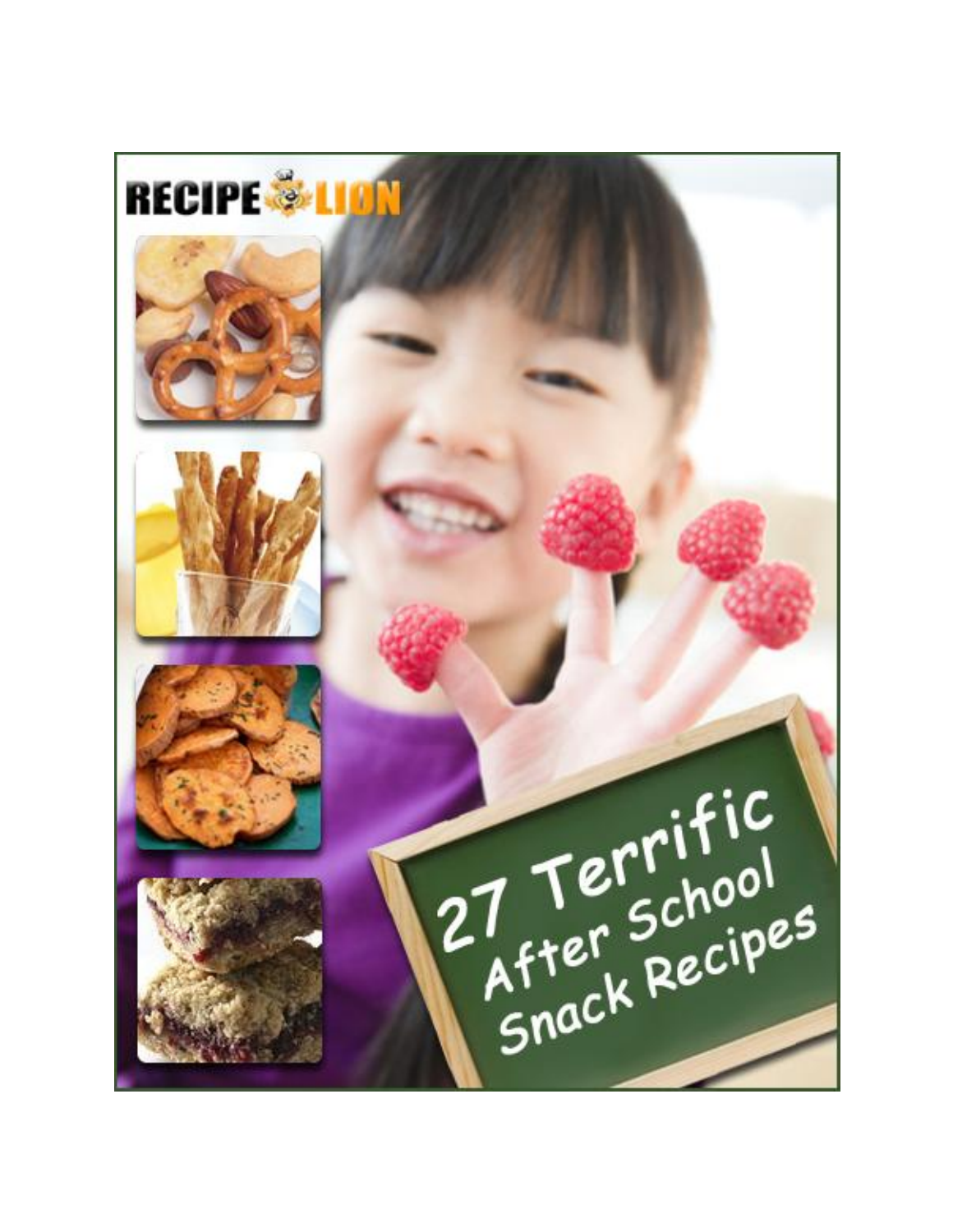

Copyright 2010 by Prime Publishing LLC

All rights reserved. No part of this book may be reproduced or transmitted in any form or by any means, electronic or mechanical, including photocopying, recording, or by any information storage or retrieval system, without written permission from the publisher, except in the case of brief quotations embodied in critical articles and reviews.

> Trademarks are property of their respective holders. When used, trademarks are for the benefit of the trademark owner only.

Published by Prime Publishing LLC, 3400 Dundee Road, Northbrook, IL 60062 - [www.primecp.com](http://www.primecp.com/)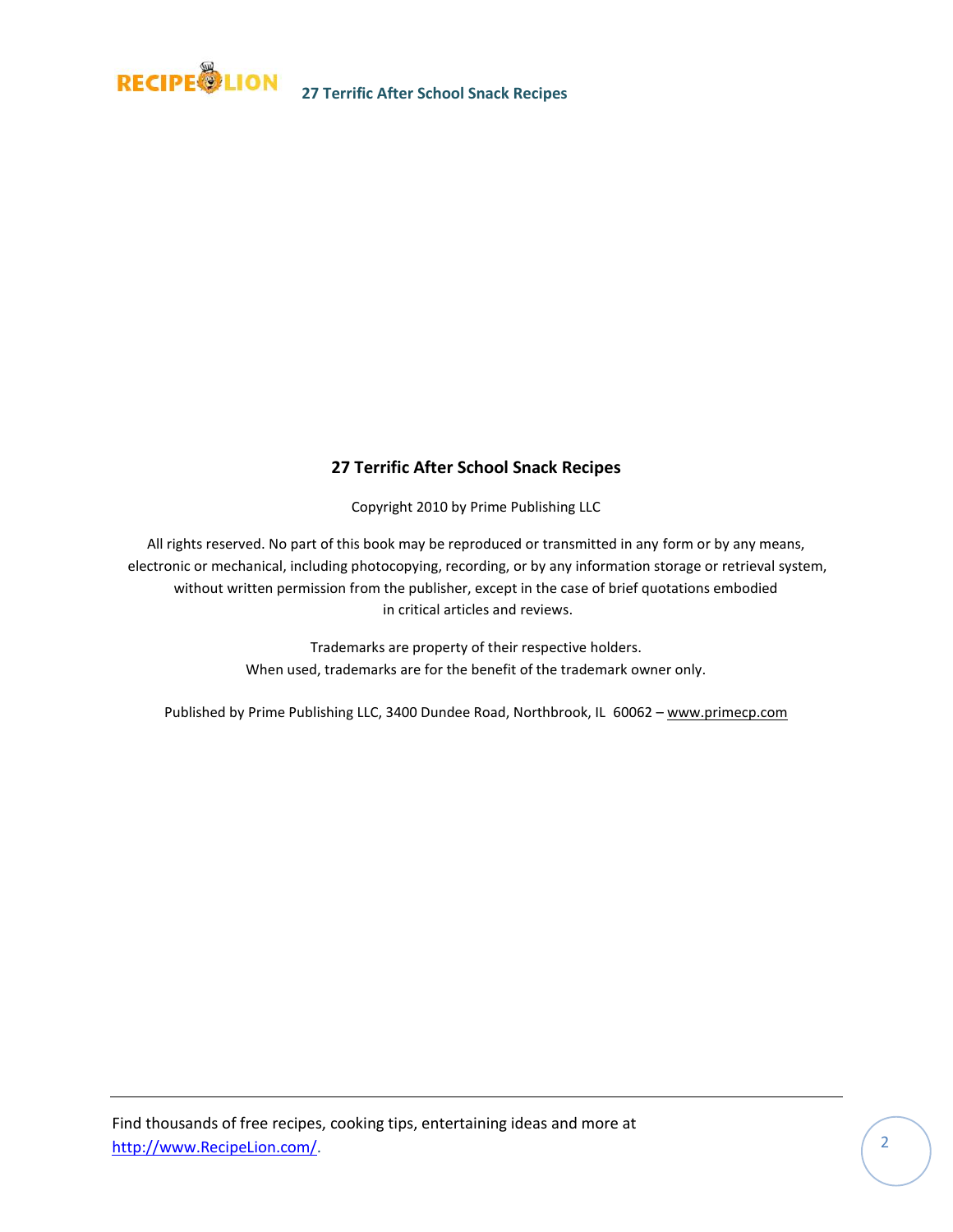

Letter from the Editors

Dear Cooking Enthusiast:

Once school season starts up again, everyone wonders, "What are some great, fun after school snacks I can feed my kids?" Most of us want to make sure we are offering a variety of foods to our children, not just the same old bad-for-you cheesy poofs or candy that so many people resort to. That's why we've compiled this collection of *27 Terrific After School Snack Recipes* for you. Homemade after school snacks are always a better bet than store-bought…they are easier on your conscience, because you know you're giving your kids and their friends healthier fare, and they are easier on your pocketbook as well.

An analysis published in May 2010 by Kaiser Permanente cited that over one-third of American children are overweight or obese. With childhood obesity in America at an all-time high, it's high time we took charge of what our children are doing after school. That means not only offering them after school snacks that provide at the very least a modicum of nutrition, but also ensuring they have the opportunity to run around and play after school. When some of our Editors here were little, after school wasn't video game time…it was get outside and run around with your friends time. Playing kick the can, tag, freeze dance…all types of games that keep kids active. Get your kids running around too!

This collection of *27 Terrific After School Snack Recipes* includes veggie after school snack recipes, after school snack recipes with fruit, and yes, some sweet after school snack ideas as well. Besides eating up these yummy after school snack recipes, get your children involved in making them. Even the littlest kiddie cook can help!

For more delicious after school snack recipes, be sure to visit [RecipeLion.com.](http://www.recipelion.com/) While you're there, subscribe to RecipeLion's free *[Quick and Easy Recipes](http://www.recipelion.com/section/subctr/action/signup)* newsletter to get free recipes delivered to your inbox every week.

Happy snacking!

Sincerely,

*The Editors of RecipeLion*

[http://www.RecipeLion.com/](http://www.recipelion.com/)

[Blog.RecipeLion.com](http://blog.recipelion.com/)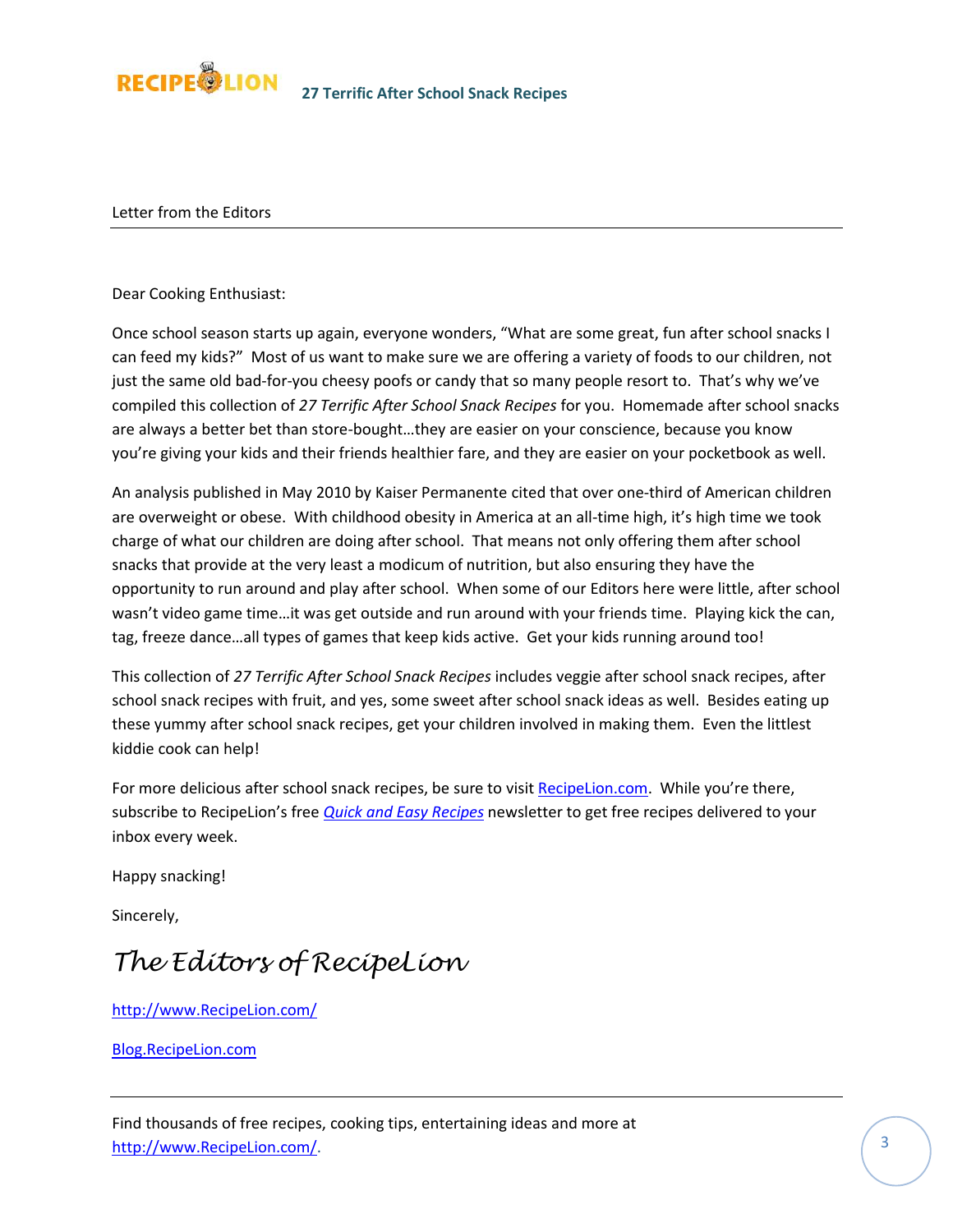

# **Table of Contents**

Find thousands of free recipes, cooking tips, entertaining ideas and more at http://www.RecipeLion.com/.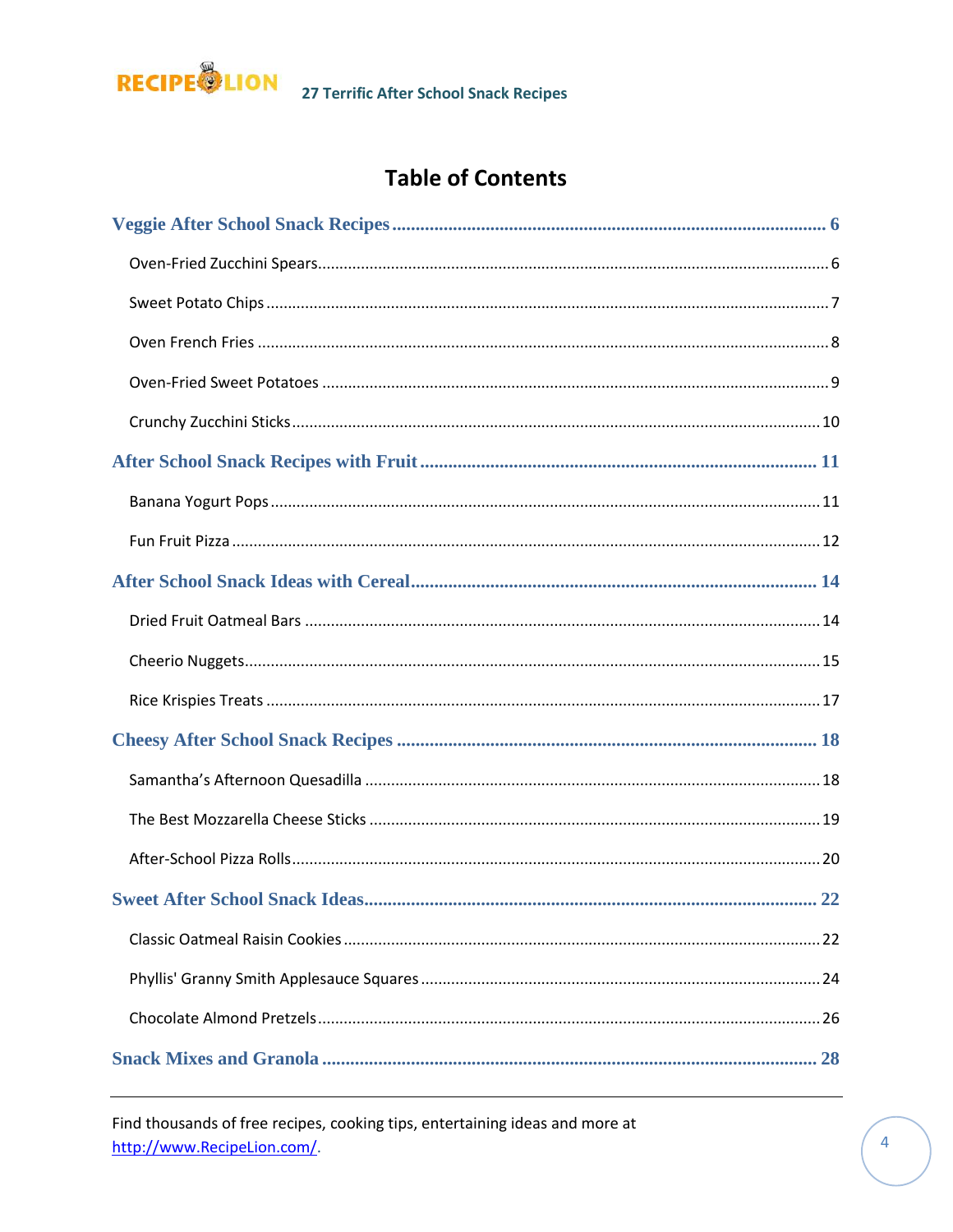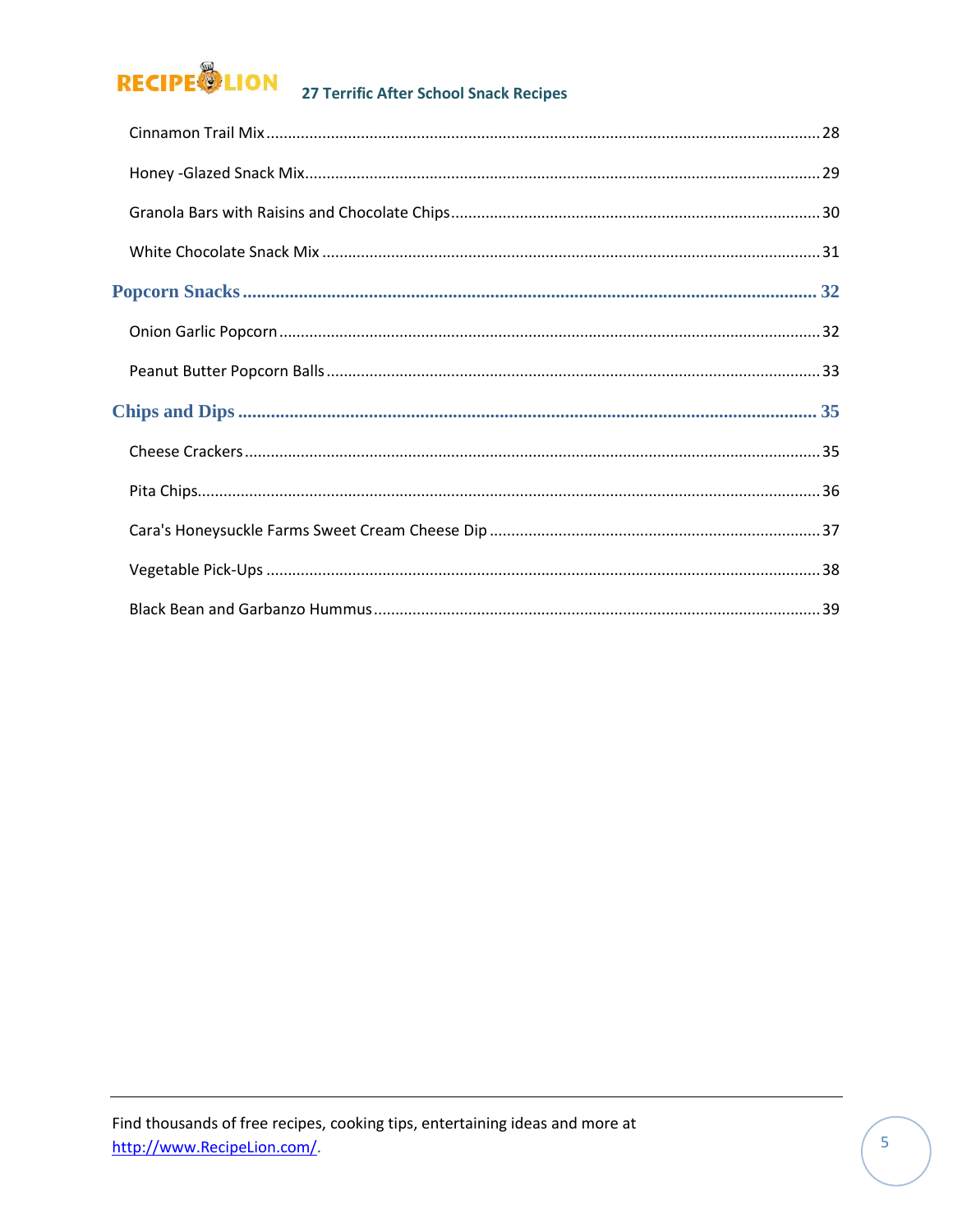

# <span id="page-5-0"></span>**Veggie After School Snack Recipes**

## <span id="page-5-1"></span>**Oven-Fried Zucchini Spears**

A delicious snack or appetizer, oven-fried zucchini spears are the perfect thing to make with the bounties of your summer squash. They're easy, they're quick, and they're super tasty. Whip up a batch today!

## *Serves: 3*

## *Cooking Time: 30 min*

## *Ingredients*

- 3 zucchini
- 2 eggs
- $\bullet$   $\frac{1}{4}$  cup milk
- 3 cloves garlic, crushed
- $\bullet$   $\frac{1}{2}$  cup flour
- $\bullet$   $\frac{1}{3}$  cup cornmeal
- 1 teaspoon chili powder
- <sup>1</sup>/2 teaspoon onion powder
- <sup>1</sup>/2 cup Parmesan cheese, grated

- 1. Preheat the oven to 425 degrees F.
- 2. Cut each zucchini in half, then each lengthwise into 6 pieces or spears.
- 3. Beat the eggs with the milk and add the garlic.
- 4. In a separate bowl, mix the flour, cornmeal, chili powder, onion powder, and Parmesan cheese.
- 5. Dredge the spears in the flour mixture, then coat with the egg mixture, then coat with the flour mixture again.
- 6. Place the spears on a greased cookie sheet and bake for 25 to 30 minutes or until golden brown.
- 7. Serve hot. Makes 36 spears.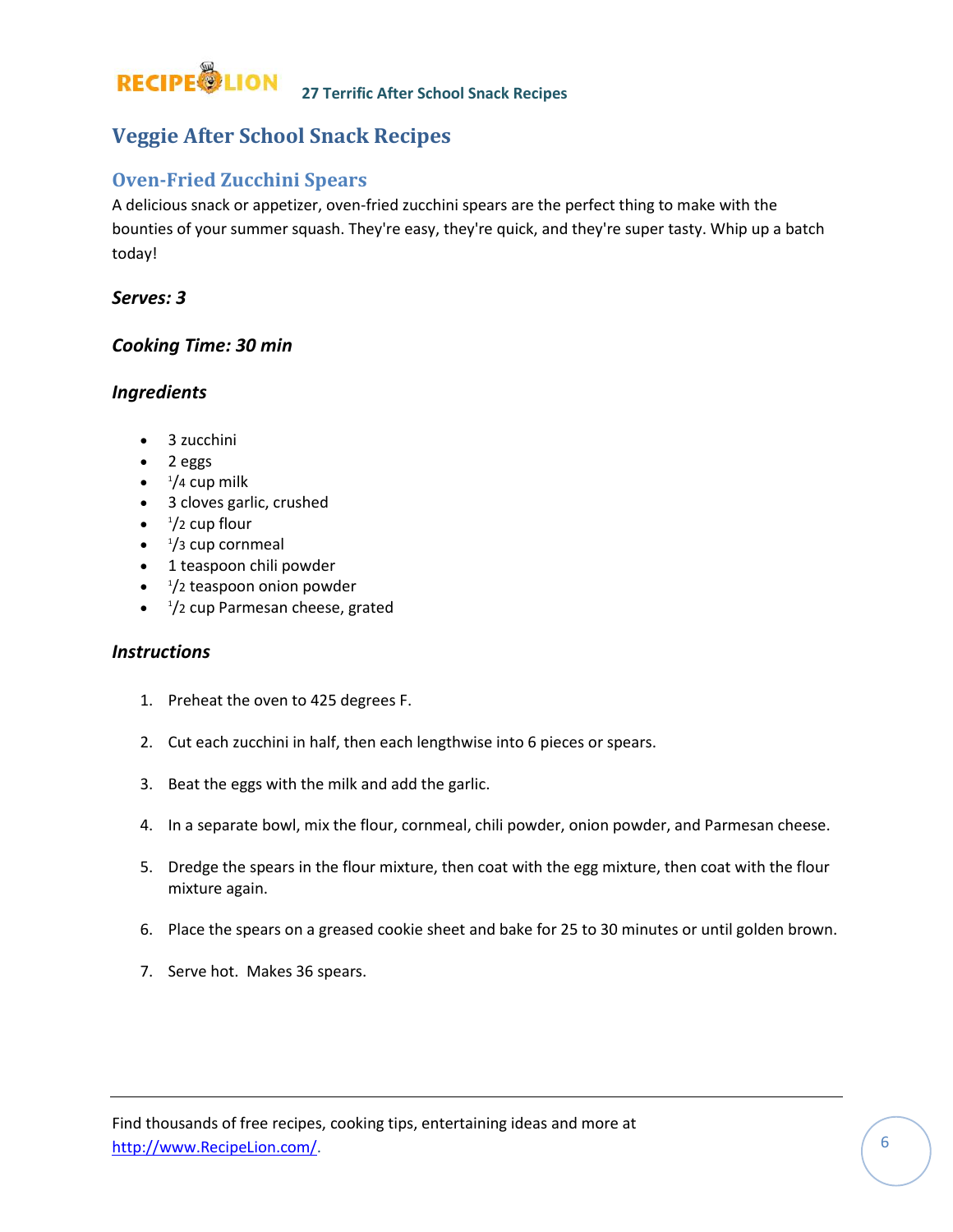

## <span id="page-6-0"></span>**Sweet Potato Chips**

Use this sweet potato recipe to learn how to cook a sweet potato like a regular potato, only with tastier results. Unlike potato recipes, sweet potato recipes are healthier for you because they contain more nutrients.

## *Ingredients*

- $\bullet$ 1 /2 pound sweet potatoes
- <sup>1</sup>/2 tablespoon corn oil

- 1. Preheat oven to 400 degrees F.
- 2. Lightly coat a baking sheet with non-stick cooking spray. Slice the sweet potatoes by hand in very thin slices, or use a food processor with a 2-millimeter disk.
- 3. In a large bowl carefully toss the sweet potato slices by hand in the oil to coat the chips lightly.
- 4. Lay the slices in a single layer in the prepared baking pan. Bake the chips for 15 minutes.
- 5. Turn each piece over with a metal spatula and bake for 5 more minutes. Chips should be dry and slightly crisp. If not, bake up to 3 more minutes, checking every minute so the chips won't burn.
- 6. Let cool for 5 minutes before serving.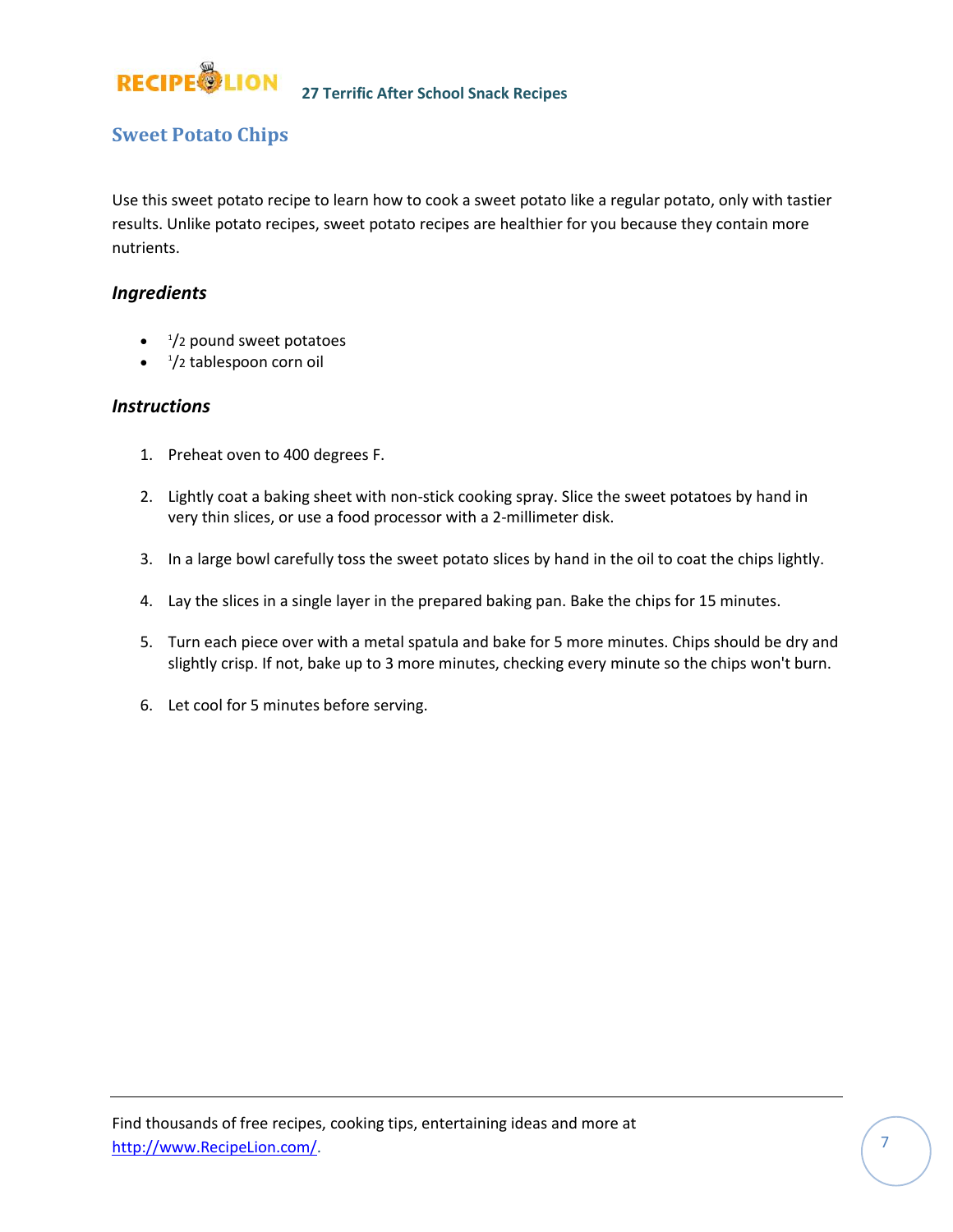

## <span id="page-7-0"></span>**Oven French Fries**

A great easy to make snack or side dish for any dinner, these crunchy oven fries are wonderful. Who needs all that grease when these Oven French Fries are sure to curb any cravings you are having.

## *Serves: 4*

## *Cooking Time: 45 min*

## *Ingredients*

- $\bullet$  1<sup>1</sup>/2 pounds potatoes, peeled and cut into julienne
- 1 tablespoon corn oil
- <sup>1</sup>/2 teaspoon salt

- 1. Preheat oven to 400 degrees F.
- 2. Blanch the potatoes in boiling water for 5 minutes.
- 3. Drain and leave slices to cool for 5 minutes.
- 4. Put in a bag, add the oil and shake gently until the potato slices are coated.
- 5. Place the potato slices in a single layer on a lightly oiled baking sheet.
- 6. Sprinkle on the salt and cook at 400 degrees F for 30 minutes (for thin cut) to 40 minutes (thick cut).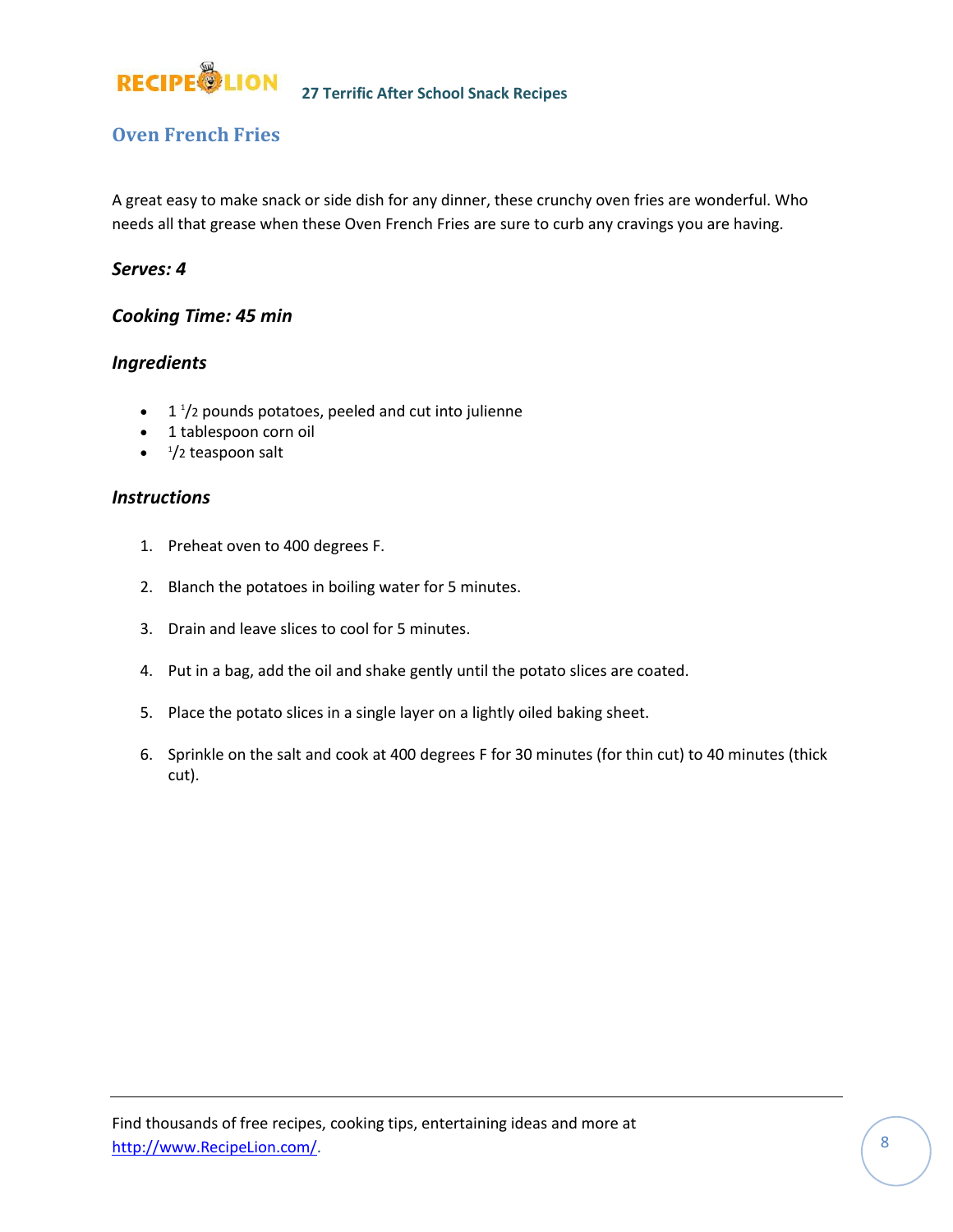

## <span id="page-8-0"></span>**Oven-Fried Sweet Potatoes**

When you are craving French fries but want something healthier, slice up some sweet potatoes and bake in the oven. Fresh herbs add wonderful flavor.

## *Serves: 8*

#### *Cooking Time: 17 min*

#### *Ingredients*

- 5 pounds sweet potatoes (12 to 15 potatoes)
- 2 tablespoons chopped fresh marjoram or thyme
- $\bullet$  1  $\frac{1}{2}$  teaspoons salt
- $\bullet$  1<sup>1</sup>/2 teaspoons freshly ground pepper

- 1. Preheat oven to 475 degrees F.
- 2. Peel the potatoes and cut them in half across the middle, then cut the halves lengthwise into 1/4-inch- thick slices.
- 3. Put the slices into a bowl and spray well with nonstick cooking spray. Add the marjoram or thyme, salt and pepper. Toss several times to coat the slices with Pam and seasonings.
- 4. Spread the slices evenly in a single layer on baking sheets.
- 5. Bake for 8 to 10 minutes, then turn the slices and bake until slightly crisped and tender, 5 to 7 minutes longer.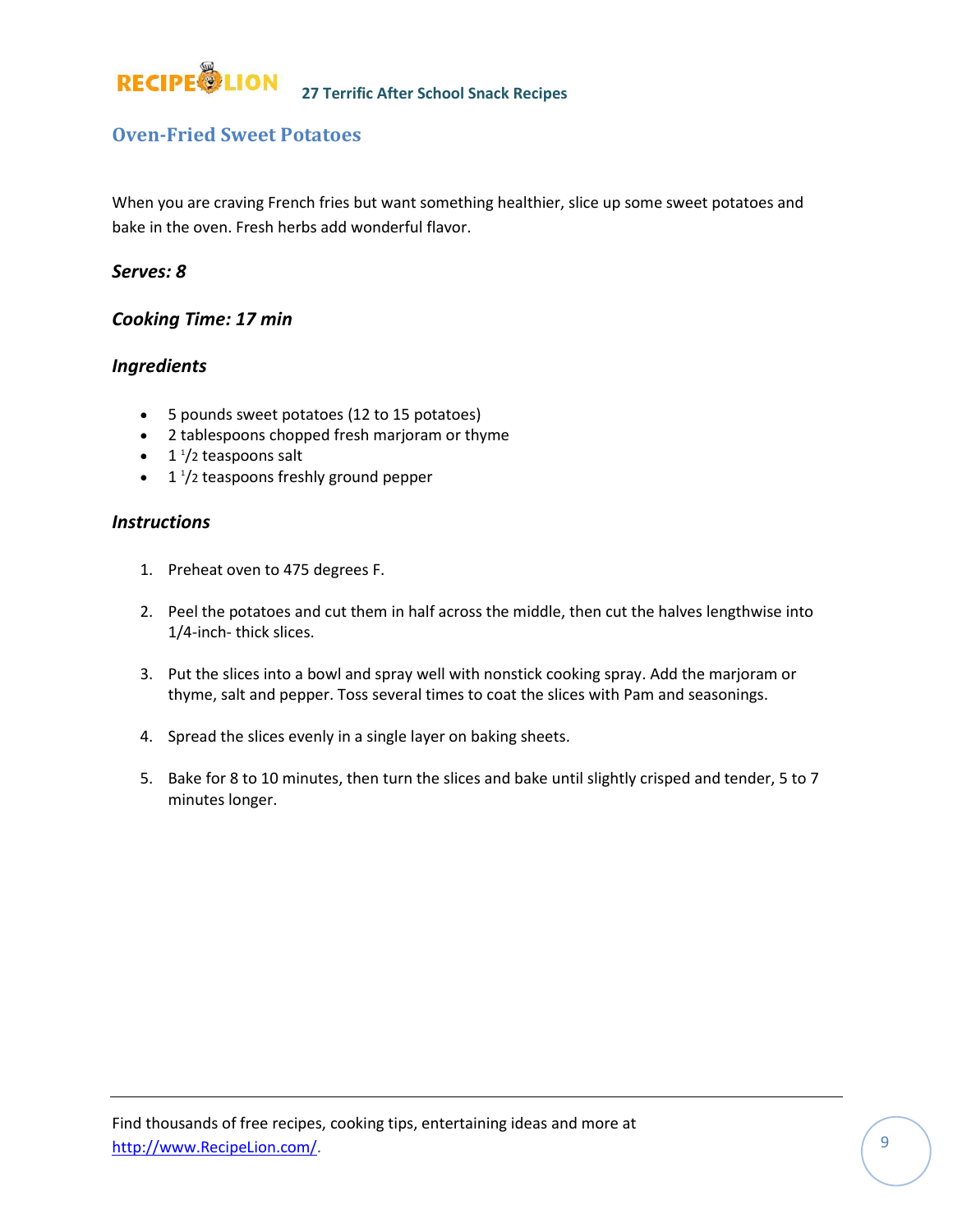

## <span id="page-9-0"></span>**Crunchy Zucchini Sticks**

These crunchy zucchini sticks are a great alternative to French fries. Bread and bake them and try them with a variety of dipping sauces, marinara or a ranch sauce would work well. A great way to get the kids to eat veggies.

## *Serves: 6*

## *Preparation Time: 30 min*

#### *Cooking Time: 15 min*

### *Ingredients*

- 3 medium zucchini
- $\bullet$   $\frac{1}{2}$  cup wheat germ
- $\bullet$   $\frac{1}{2}$  cup almonds, finely chopped
- <sup>1</sup>/4 cup parmesan cheese, grated
- $\bullet$   $\frac{1}{2}$  teaspoon salt
- <sup>1</sup>/4 cup margarine or butter, melted

- 1. Preheat oven to 350°F.
- 2. Cut each zucchini lengthwise into fourths, then lengthwise into halves to form sticks. Cut each stick lengthwise into halves (each zucchini makes 16 sticks).
- 3. Mix wheat germ, almonds, cheese and salt in plastic bag. Roll about 8 zucchini sticks at a time in margarine until evenly coated. Lift with fork. Shake sticks in wheat germ.
- 4. Lay on an ungreased cookie sheet. Cook until crisp and tender, about 15 minutes.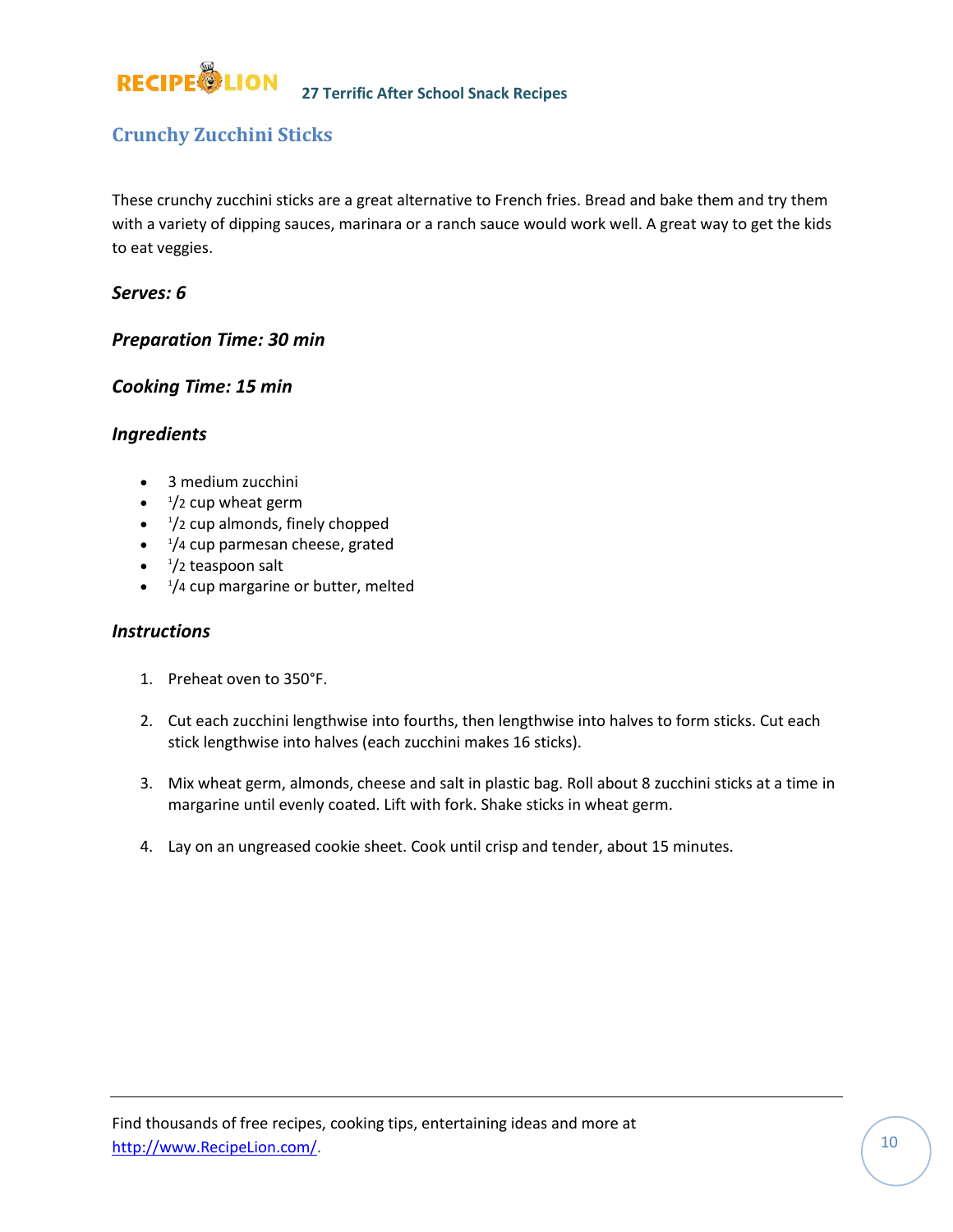

# <span id="page-10-0"></span>**After School Snack Recipes with Fruit**

## <span id="page-10-1"></span>**Banana Yogurt Pops**

Combine ripe bananas with tangy yogurt to make the best tasting frozen non fat yogurt pops you have ever had. This tastes better than any TCBY frozen yogurt recipes. Use high quality ingredients to make one of the best recipes for organic frozen yogurt.

## *Ingredients*

- 2 bananas
- 2 ounces plain yogurt
- $\bullet$   $^{-1}/$ 4 cup milk
- 1 tablespoon sugar (optional)

- 1. Mash the bananas.
- 2. Mix with yogurt, then add milk and sugar. Blend thoroughly.
- 3. Pour into molds and freeze.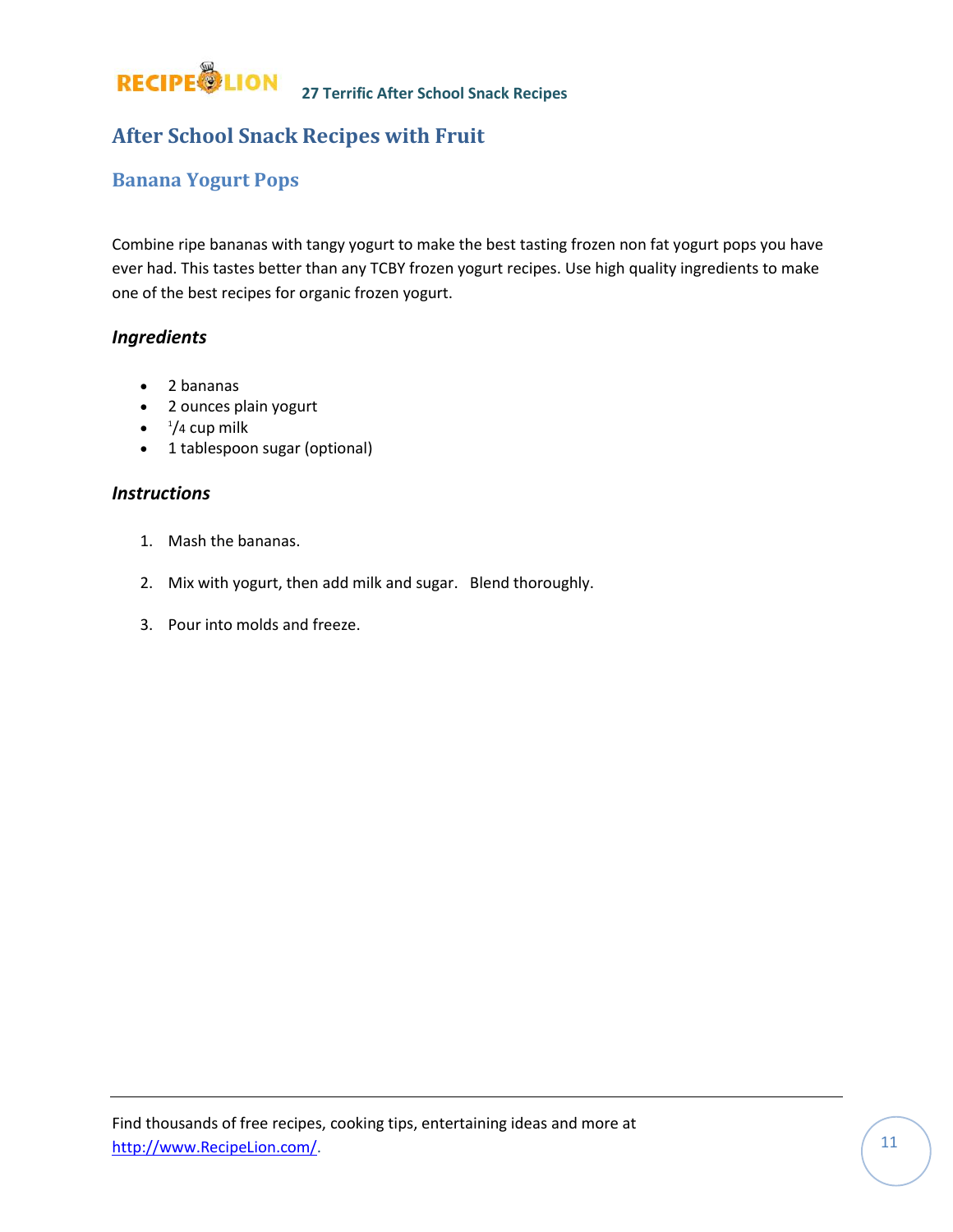

## <span id="page-11-0"></span>**Fun Fruit Pizza**

A delicious and unique treat that's sure to delight, check out this Fun Fruit Pizza. When it comes to creative kids snacks this is a winner for best fruit pizza recipes.

## *Serves: 12*

## *Cooking Time: 15 min*

#### *Ingredients*

- 10 ounces roll refrigerated sugar cookie dough
- <sup>1</sup>/8 teaspoon cinnamon
- 1 package (8-ounce) reduced calorie cream cheese
- $\bullet$   $^{-1}/$ 4 cup skim milk
- 2 tablespoons sugar
- <sup>1</sup>/2 teaspoon vanilla extract
- $\bullet$   $\frac{1}{2}$  teaspoon almond extract
- 3 or 4 varieties of fresh fruit in season (enough to cover a 14-inch pizza)
- <sup>1</sup>/2 cup all-fruit apricot jam or jelly
- <sup>1</sup>/2 teaspoon strawberry extract
- water (if necessary)

- 1. Preheat oven to 375 degrees F.
- 2. Cut cookie dough into 1/8-inch slices.
- 3. Arrange cookie slices slightly overlapping on aluminum-foil-covered 14" pizza pan.
- 4. Press edges to seal. Sprinkle with cinnamon.
- 5. Bake at 375 degrees F for 12 to 15 minutes or until golden brown.
- 6. Cool; remove from foil onto serving plate.
- 7. Combine cream cheese, milk, sugar, vanilla and almond extracts, and mix well.
- 8. Spread over crust. Arrange fruit in an attractive manner on top of cream cheese mixture.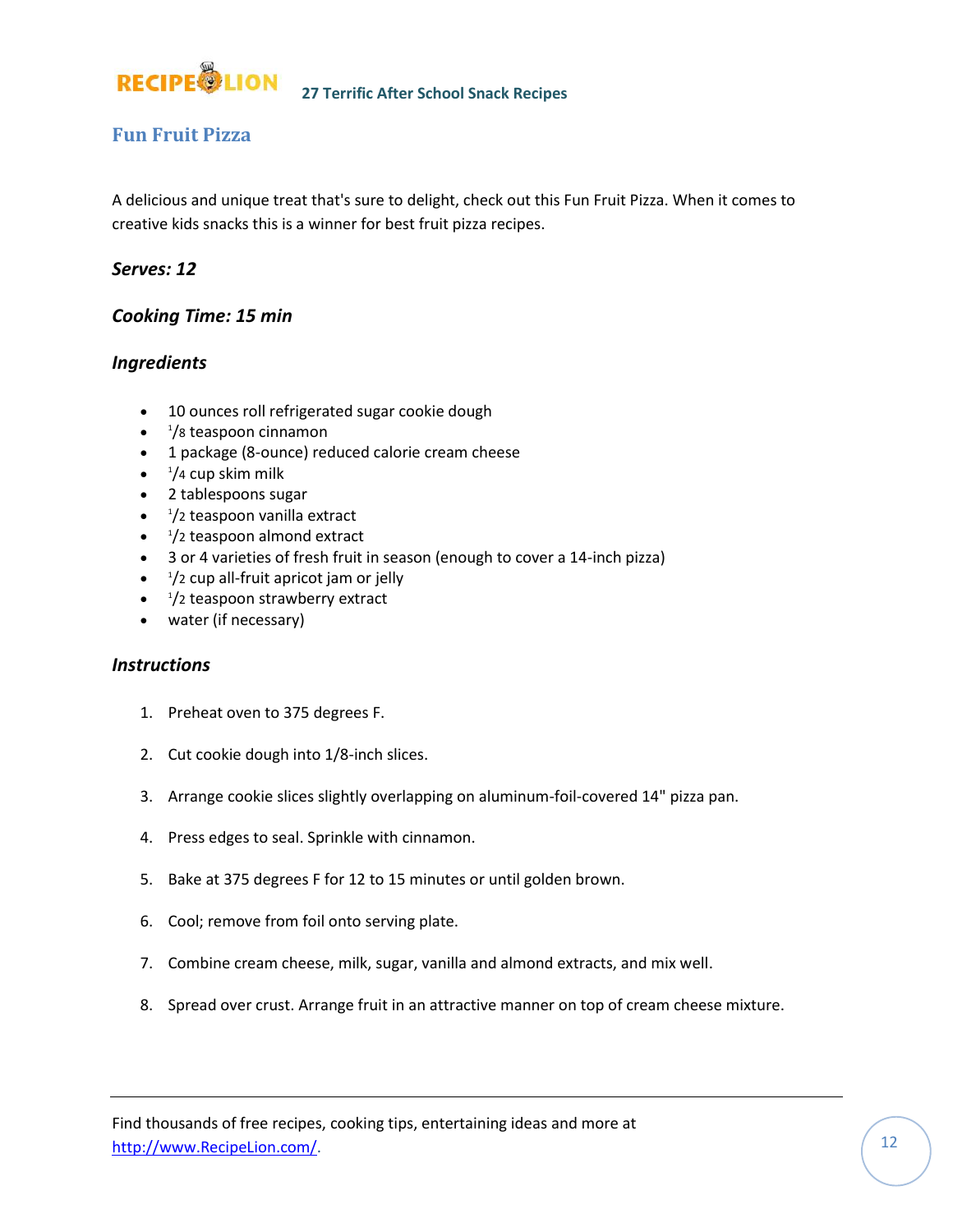

- 9. Then combine apricot jam, strawberry extract, and water (if needed) to make thin glaze.
- 10. Brush or spoon glaze over top of fruit and serve.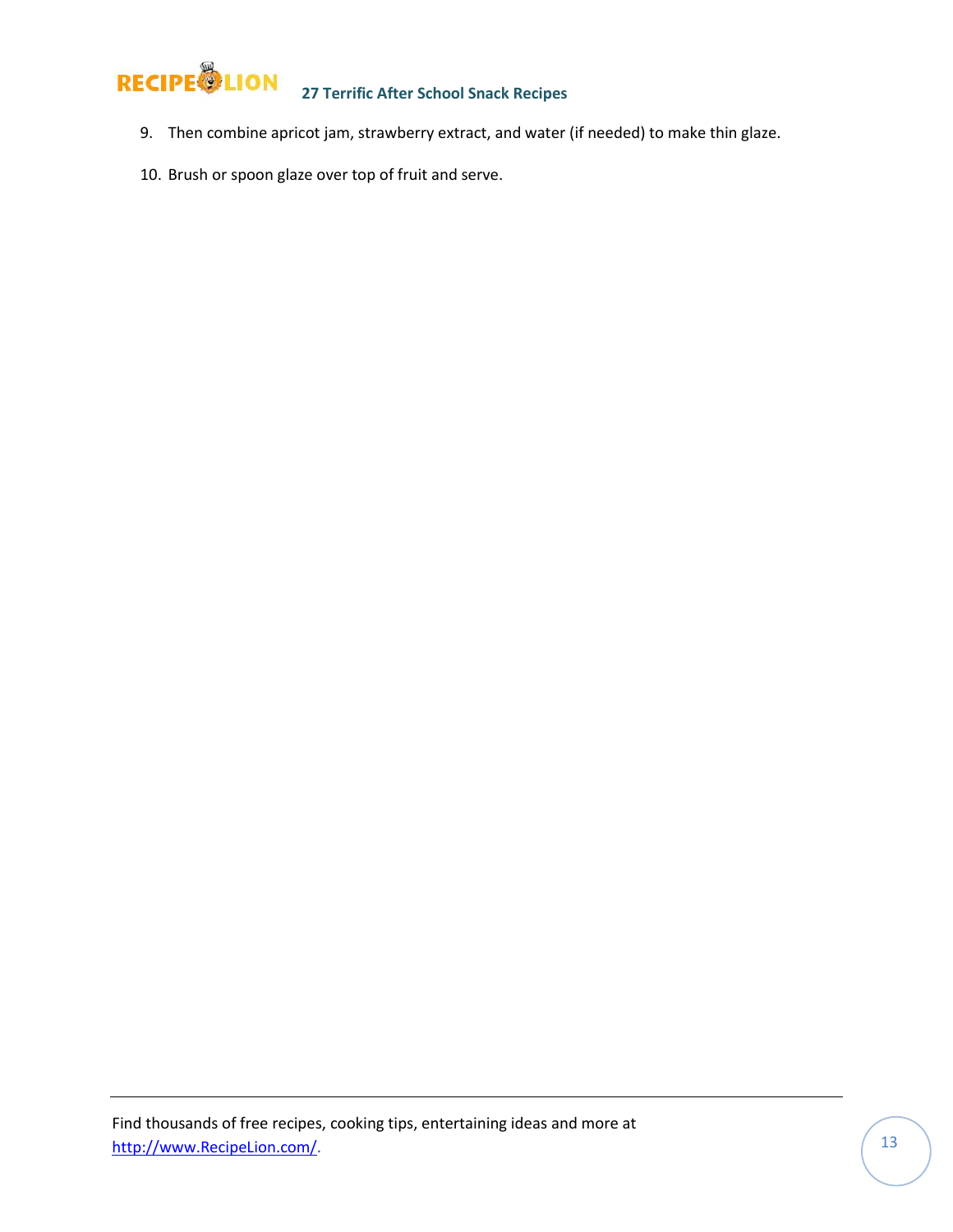

# <span id="page-13-0"></span>**After School Snack Ideas with Cereal**

## <span id="page-13-1"></span>**Dried Fruit Oatmeal Bars**

These dried fruit oatmeal bars feature unusual dried fruits, cranberries and pears. They are also quite sweet, but still much healthier than other popular after school snack recipes for candy and cookies!

## *Yields: 24*

## *Cooking Time: 20 min*

#### *Ingredients*

- 3 cups quick-cooking oats
- $\bullet$   $\frac{1}{2}$  cup finely chopped dried pears
- $\bullet$   $\frac{1}{2}$  cup finely chopped dried cranberries
- <sup>3</sup>/4 cup butter or margarine
- 1 cup packed brown sugar
- <sup>3</sup>/4 teaspoon salt
- <sup>1</sup>/2 teaspoon grated lemon rind
- $\bullet$  1  $\frac{1}{2}$  tablespoons corn syrup
- $\bullet$  1<sup>1</sup>/2 teaspoons vanilla

- 1. Preheat oven to 350 degrees F.
- 2. In large bowl, combine oats and dried fruit; set aside.
- 3. In large heavy saucepan, melt butter over low heat.
- 4. Stir in sugar, salt, lemon rind, corn syrup and vanilla; bring to a boil over medium heat, stirring frequently.
- 5. Remove from heat and stir in oat mixture.
- 6. Turn into 13x9-inch baking pan; press mixture to form an even layer.
- 7. Bake for 20 minutes.
- 8. Cut into bars while still warm. Makes about 24 bars.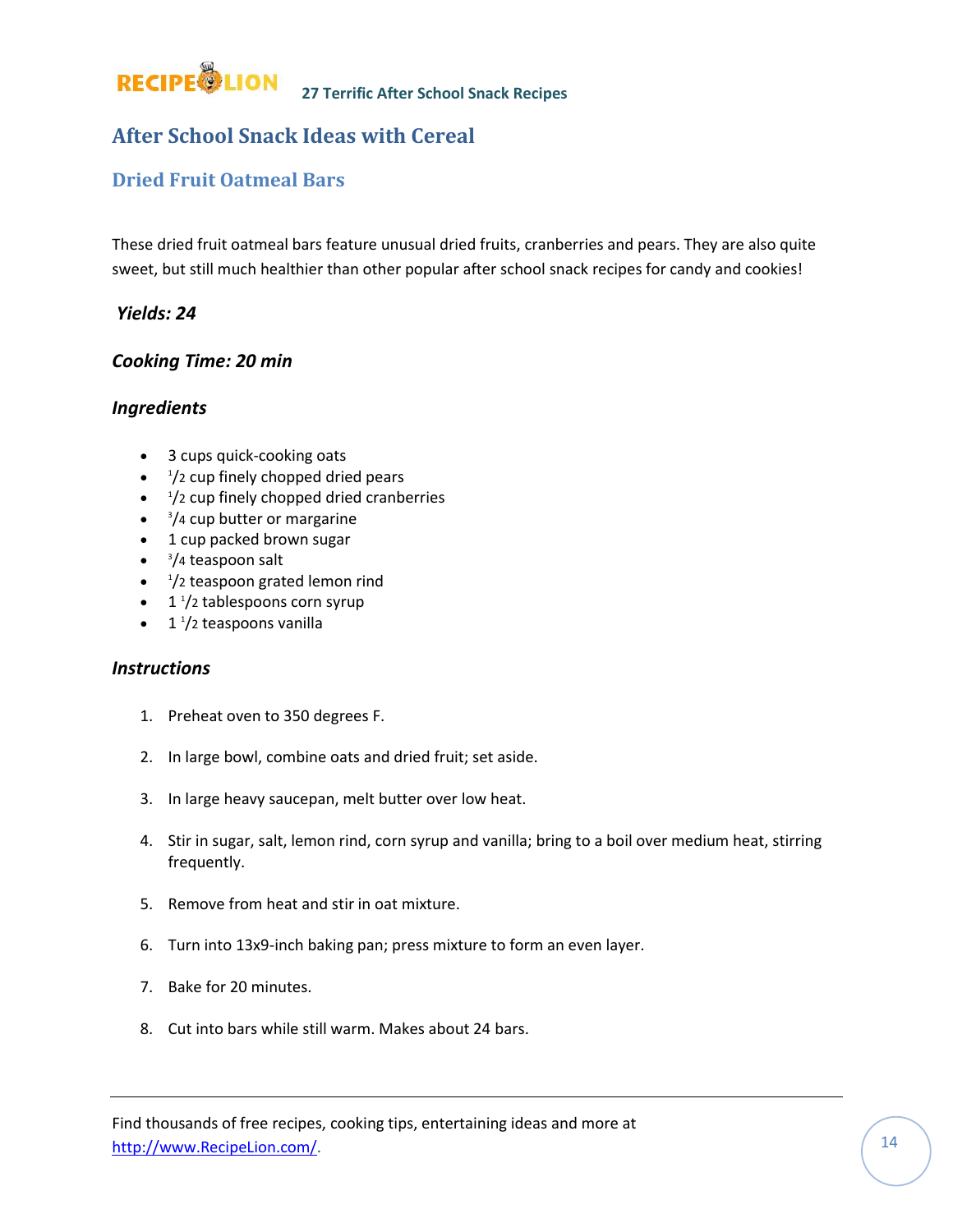

## <span id="page-14-0"></span>**Cheerio Nuggets**



For an easy and fun dessert, make these yummy nuggets of goodness using an old favorite - Cheerios! They make a great after-school snack for your kids...and all the others in the neighborhood.

## *Serves: 12*

## *Cooking Time: 25 min*

## *Ingredients*

- 1 cup packed brown sugar
- <sup>1</sup>/2 cup softened margarine or butter
- $\bullet$   $\frac{1}{4}$  cup lite corn syrup
- <sup>1</sup>/2 teaspoon salt
- <sup>1</sup>/2 teaspoon baking soda
- 6 cups Cheerios
- 1 cup Spanish peanuts
- 1 cup yellow raisins

- 1. Heat oven to 250F degrees.
- 2. Grease 2 rectangle pans 13x9-inch or 1 jelly roll pan 15 1/2" x 10 1/2".
- 3. Combine Cheerios, peanuts, and raisins in a 4-quart bowl.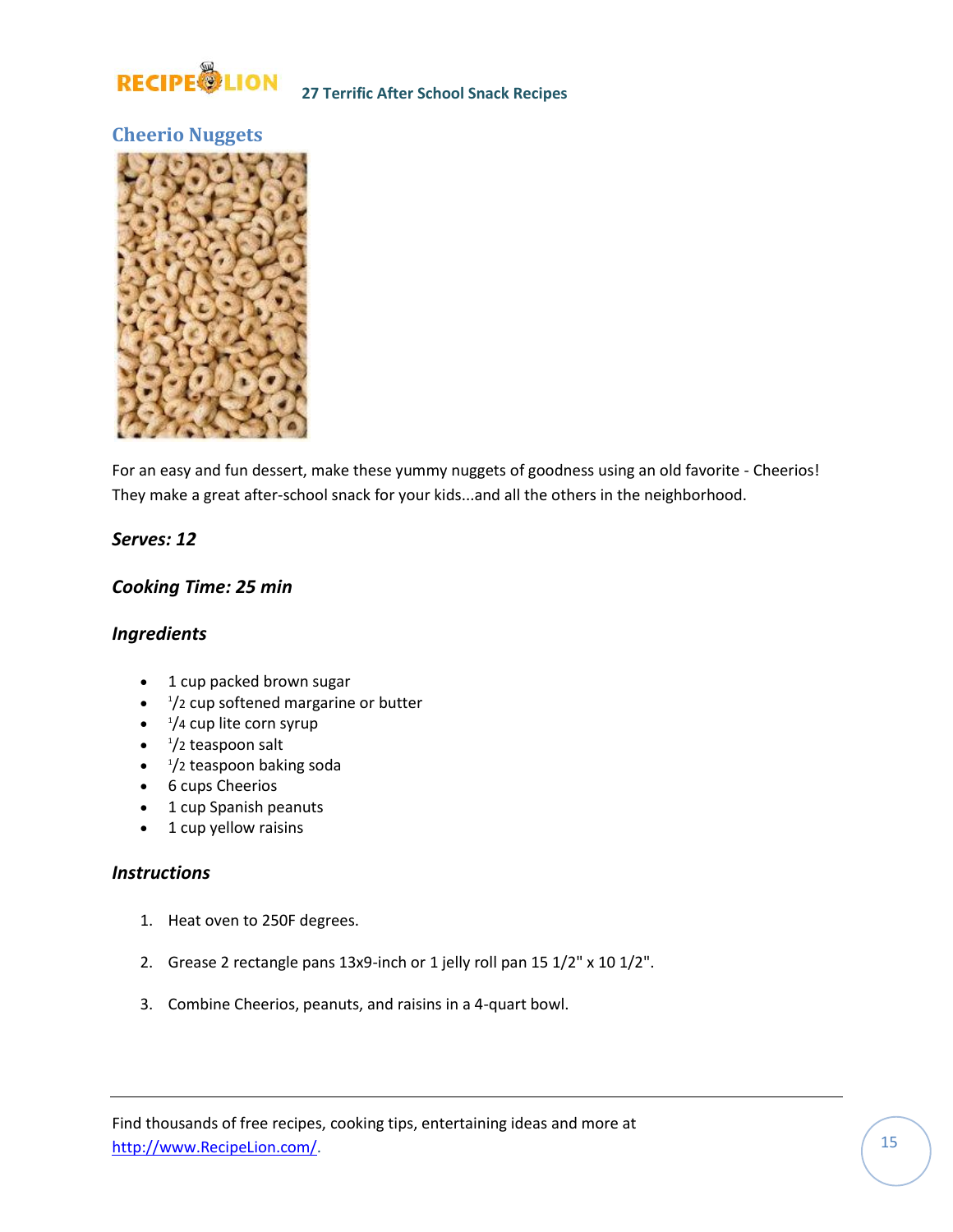

- 4. Heat brown sugar, margarine or butter, corn syrup, and salt in a 2-quart saucepan over medium heat, stirring constantly, till bubbly around edges.
- 5. Cook uncovered, stirring occasionally, 2 minutes longer.
- 6. Remove from heat and stir in baking soda till foamy and light in color.
- 7. Pour over cereal mixture and stir until coated.
- 8. Spread evenly in pans and bake at 250F degrees for 15 minutes.
- 9. Stir, then let stand just until cool, about 10 minutes.
- 10. Loosen with spatula and let stand till firm, about 30 minutes.
- 11. Break into bite-sized pieces. Makes about 10 cups.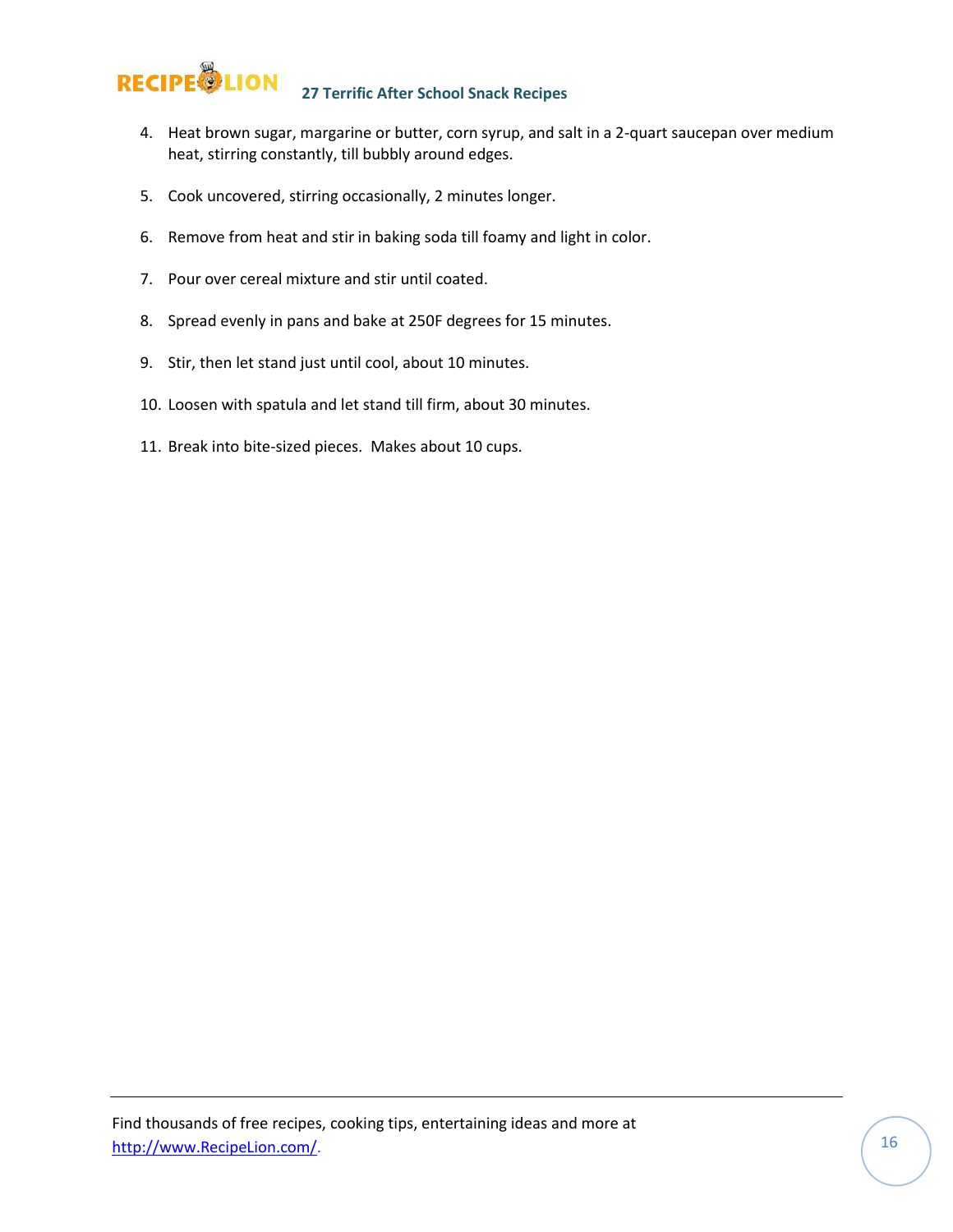

## <span id="page-16-0"></span>**Rice Krispies Treats**



Who doesn't remember making Rice Krispies treats as a kid? If you have kids of your own, they're the perfect dessert to make together. With 3 simple ingredients, they're fast, easy, and require no baking!

## *Yields: 12*

## *Preparation Time: 15 min*

## *Ingredients*

- $\bullet$ 1 /4 cup butter
- 4 cups miniature marshmallows
- 6 cups Rice Krispies

#### *Instructions*

- 1. Melt butter in a saucepan.
- 2. Add marshmallows and stir until melted; remove from heat.
- 3. Stir in cereal and blend until well mixed.
- 4. Press into a buttered 13x9-inch pan.
- 5. Cut into squares when cool.

#### *Notes*

Variations: Add nuts or chocolate chips to the cereal before mixing in marshmallows. Substitute 6 cups of granola for the Rice Krispies.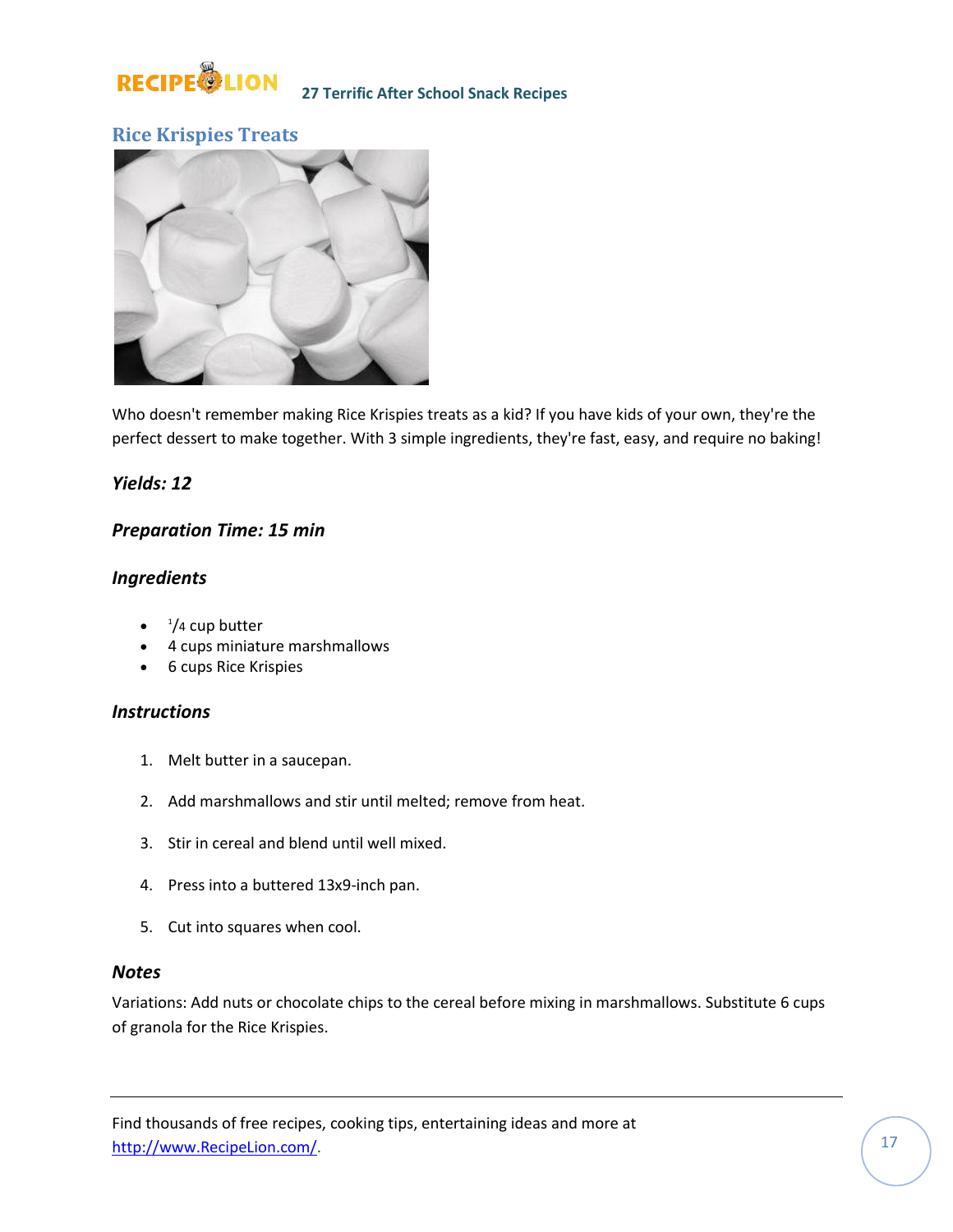

# <span id="page-17-0"></span>**Cheesy After School Snack Recipes**

## <span id="page-17-1"></span>**Samantha's Afternoon Quesadilla**

*By: Samantha Gianulis, Families Online Magazine*

For a great, easy snack, take a few minutes and make this if you're near a stove, or pack it up and take it with you. Grains, lean protein, calcium and vegetables all make it into this compact snack.

## *Serves: 1*

## *Ingredients*

- 1 corn or flour tortilla
- 1 egg or 1/2 cup cooked, diced chicken
- $\bullet$   $\frac{1}{4}$  cup shredded cheese
- 2 tablespoons salsa
- nonstick cooking spray

## *Instructions*

- 1. Place a griddle or large pan over medium-high heat.
- 2. Place tortilla on pan and warm tortilla on both sides, then remove from pan and set aside.
- 3. Spray non-stick spray onto pan, cook the egg as desired; sunny-side up works best. (If using chicken, combine the cheese in pan and heat, stir until cheese is melted).
- 4. Sprinkle shredded cheese onto egg; cheese will melt as egg cooks.
- 5. Add salt and pepper.
- 6. When egg (or chicken) is ready, place atop tortilla, and top with salsa.
- 7. Wrap in parchment or foil if taking with you.

#### *Notes*

Be sure to read **Samantha's guest post on our blog!**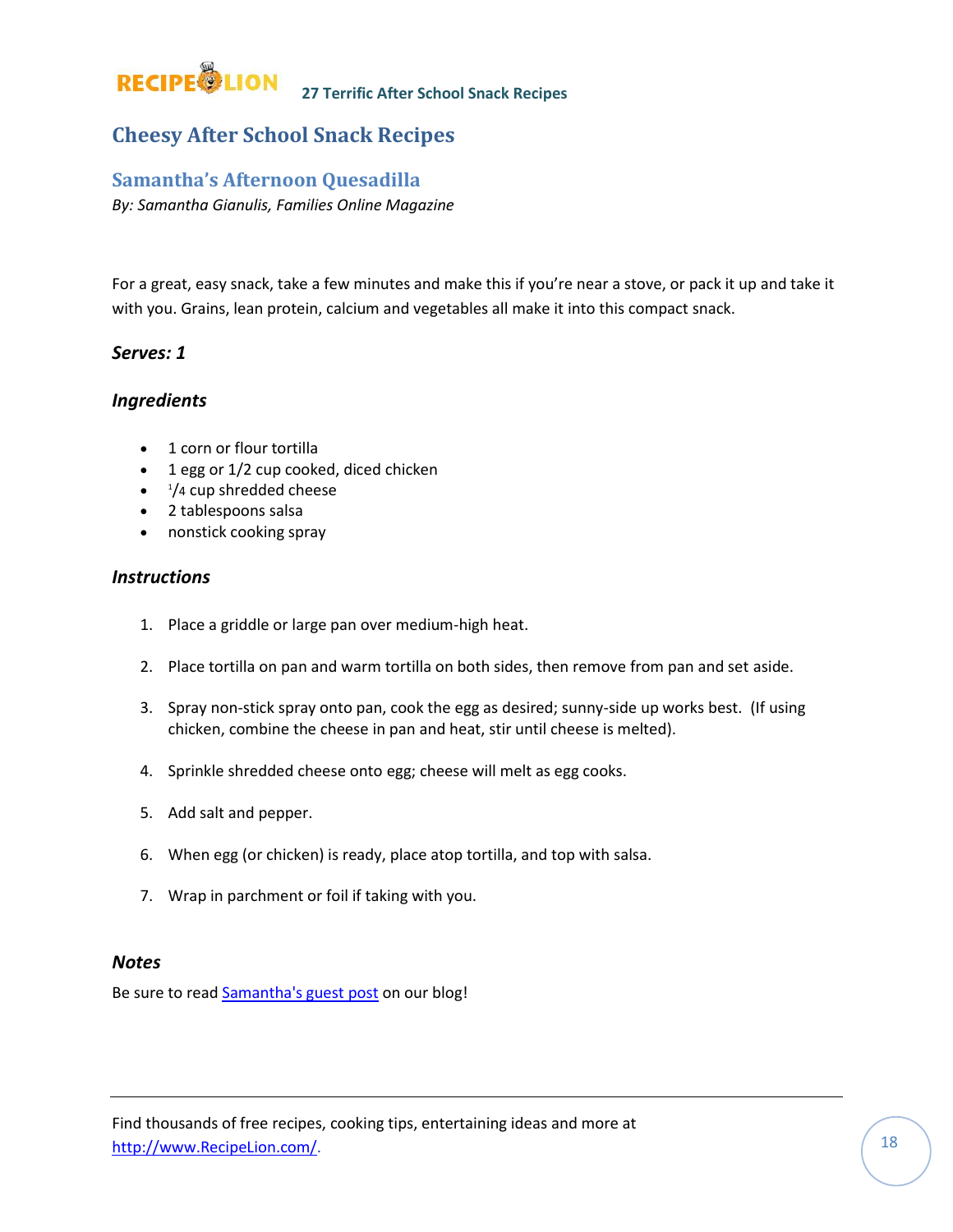

## <span id="page-18-0"></span>**The Best Mozzarella Cheese Sticks**

Make an easy mozzarella cheese stick recipe tonight, it's a great snack for kids. Everyone in my house boasts these as the Best Mozzarella Cheese Sticks. So wrap up your senses in this cheesy goodness.

## *Serves: 16*

#### *Cooking Time: 5 min*

#### *Ingredients*

- 1 pound packaged mozzarella (string cheese)
- 2 eggs, beaten
- $\bullet$   $\frac{1}{2}$  cup flour
- 1 cup flavored bread crumbs
- Vegetable oil for frying

#### *Instructions*

- 1. Slice the mozzarella into flat wedges (it's easier to fry this way).
- 2. Set up 3 bowls, one with flour, one with egg, one with the bread crumbs.
- 3. Coat each piece of cheese first with flour, then egg, then bread crumbs, then throw immediately into the hot oil to fry (the coating doesn't turn out as well if you let it sit around inside its coating).
- 4. Fry for a minute or two on each side until coating is golden brown and the cheese is melted.
- 5. Sprinkle with lemon juice and serve.

#### *Notes*

The difficult part of this is keeping the cheese from escaping the coating while it's frying. For best results, don't let the oil get too hot while frying, and try to keep the oil level at about 1/4 inch deep at all times during the process (i.e., do not deep fry).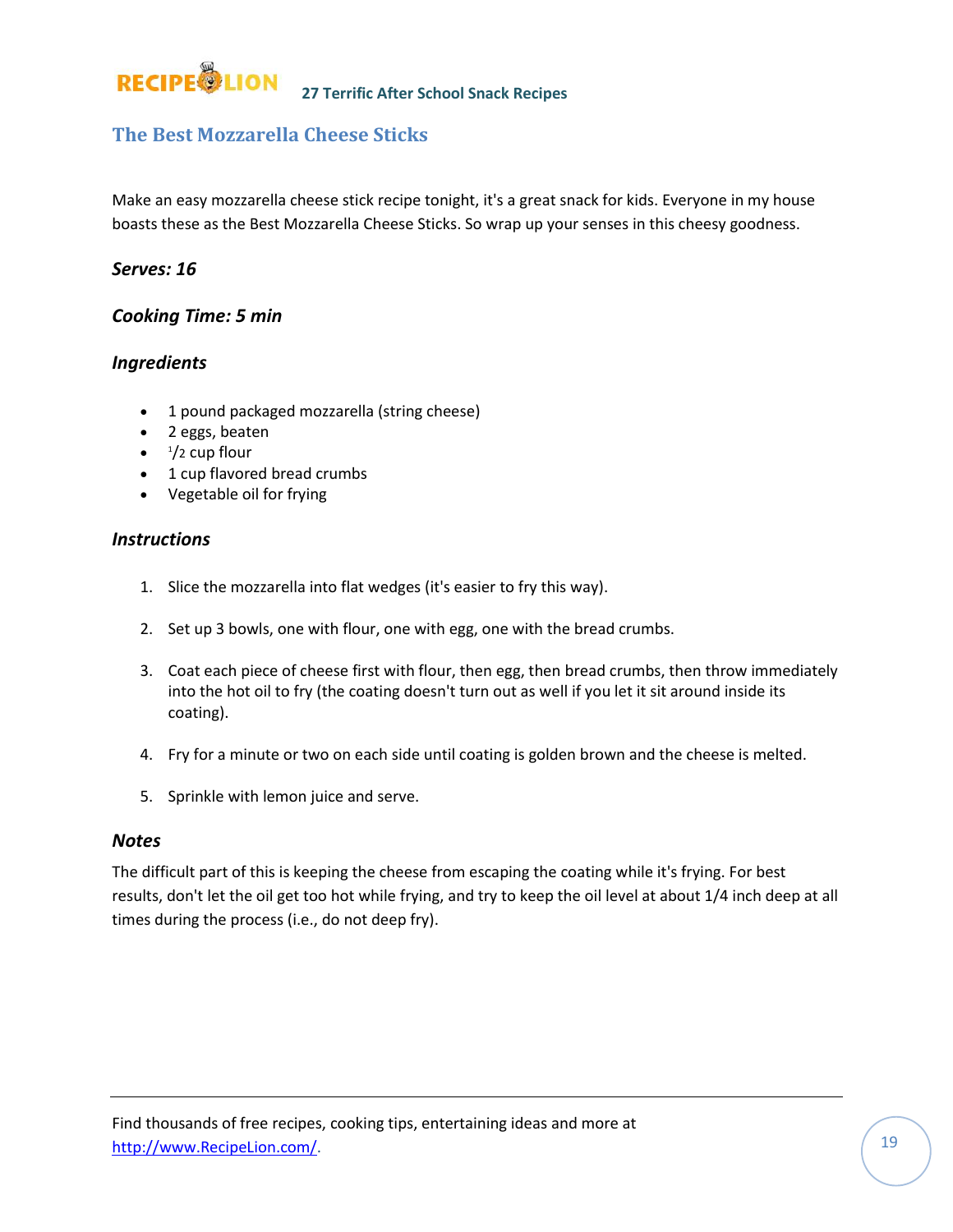

# <span id="page-19-0"></span>**After-School Pizza Rolls**



Whether you're having a group over for the big game or preparing an after-school snack, everyone will love these delicious and easy appetizers! Impress your guests with homemade, not store-bought pizza rolls.

## *Cooking Time: 15 min*

## *Ingredients*

- 1 jar pizza sauce
- 3 packages crescent rolls
- 1 tablespoon dried onions, minced
- <sup>1</sup>/4 teaspoon dried garlic, minced
- $\bullet$   $\frac{1}{2}$  teaspoon Italian seasoning, crushed
- 2 cups Mozzarella, Romano and Parmesan cheese

- 1. Preheat oven to 375F.
- 2. In a small bowl mix pizza sauce, onions, garlic and Italian seasoning. Let set for 10 minutes or until the onions and garlic have absorbed moisture.
- 3. Separate the crescent dough into pieces.
- 4. Spread 1 tablespoon of the pizza sauce down the entire length of each piece of dough.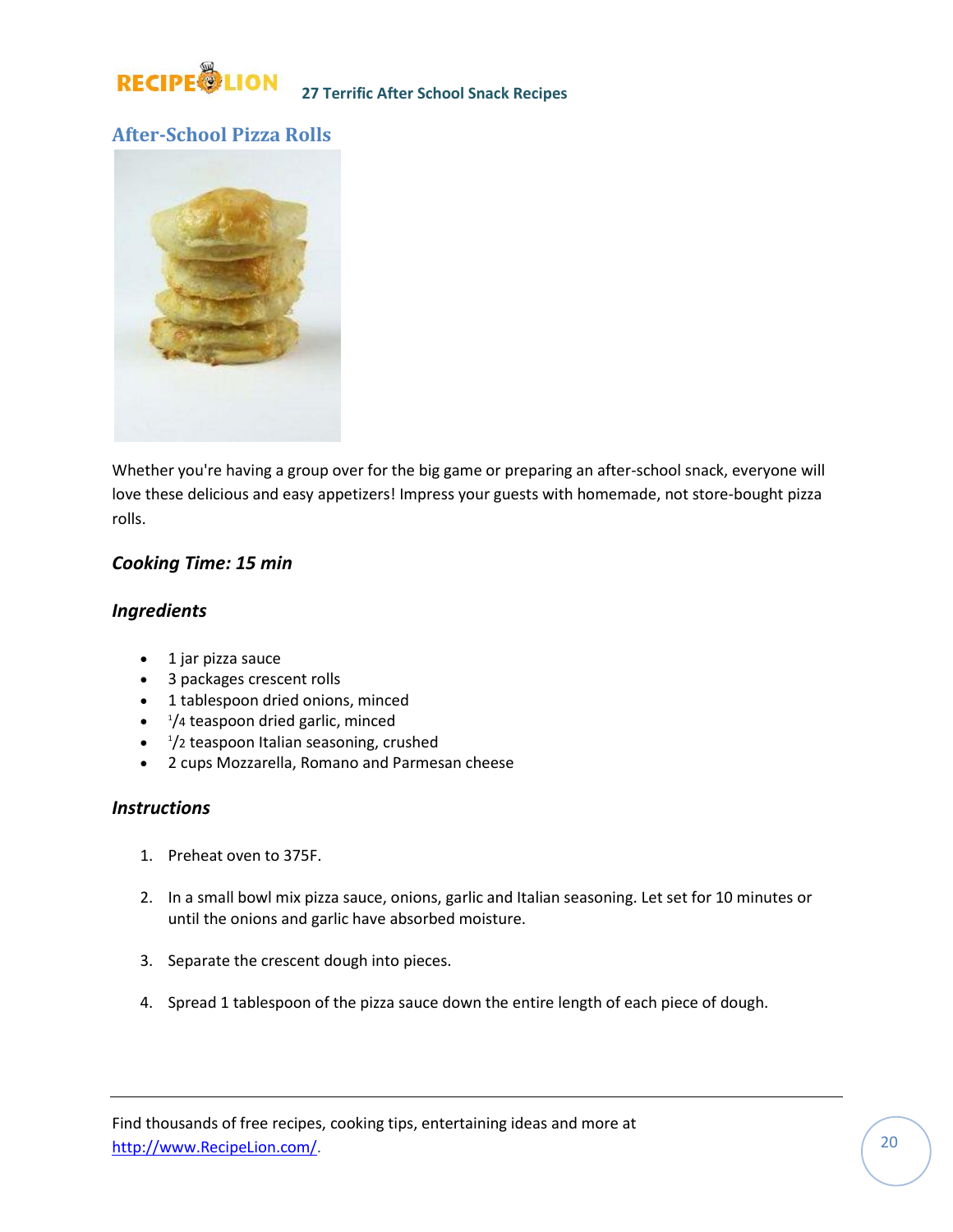

- 5. Sprinkle with cheese.
- 6. Roll up from the large end to the small end.
- 7. Place on an ungreased cookie sheet.
- 8. Bake for 15 minutes.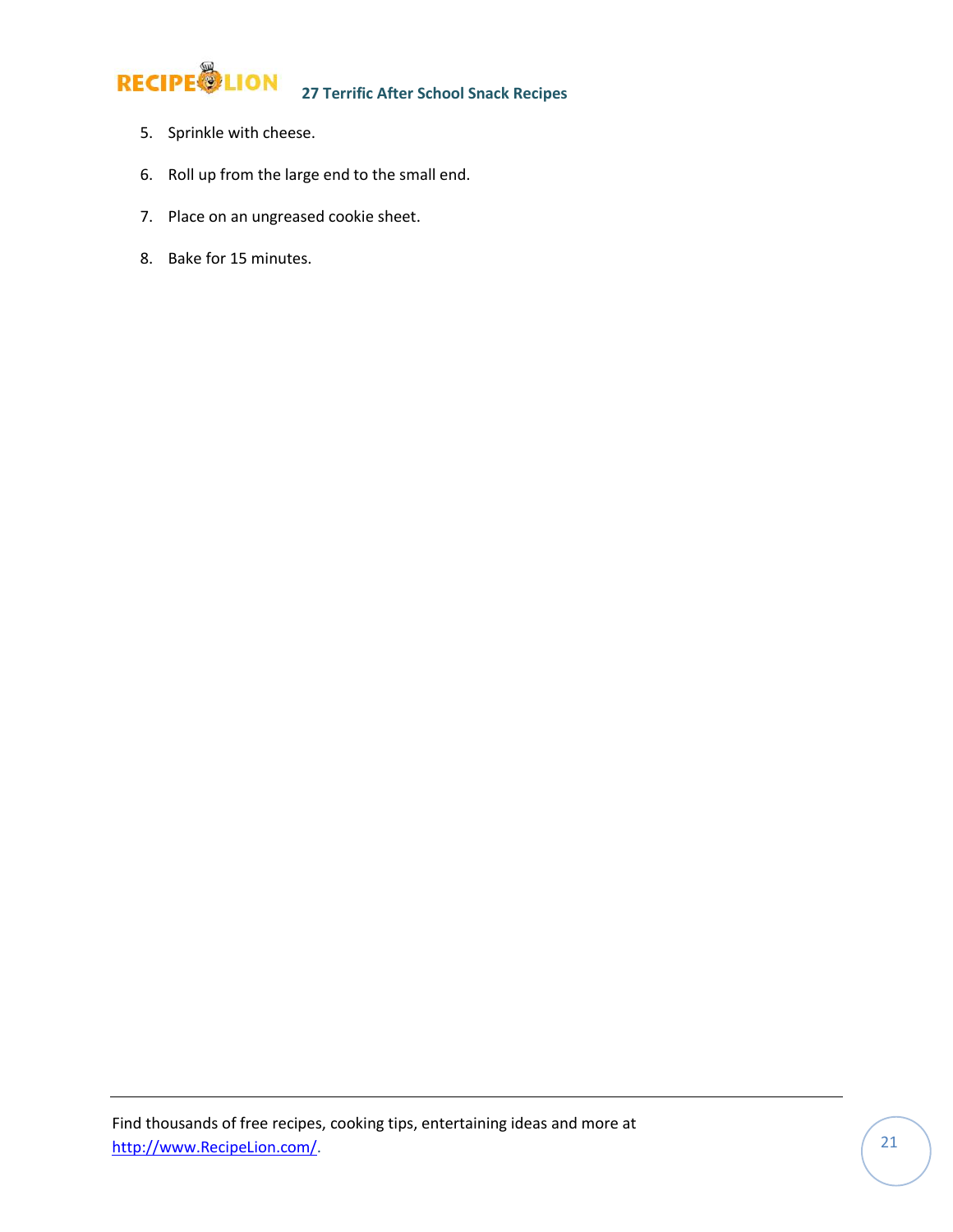

# <span id="page-21-0"></span>**Sweet After School Snack Ideas**

# <span id="page-21-1"></span>**Classic Oatmeal Raisin Cookies**



For the best old fashioned oatmeal raisin cookie recipe give this version a try. You're kids won't be able to get enough of these Classic Oatmeal Raisin Cookies.

## *Yields: 30*

## *Cooking Time: 15 min*

#### *Ingredients*

- $\bullet$ 3 /4 cup butter, softened
- <sup>3</sup>/4 cup lightly packed brown sugar
- $\bullet$   $\frac{1}{2}$  cup granulated sugar
- $\bullet$  1 egg
- 2 tablespoons water
- 2 teaspoons vanilla
- <sup>3</sup>/4 cup all purpose flour
- <sup>3</sup>/4 teaspoon baking soda
- 1 teaspoon cinnamon
- 3 cups rolled oats
- $\bullet$  1  $\frac{1}{2}$  cups raisins

#### *Instructions*

1. Preheat oven to 350 degrees F.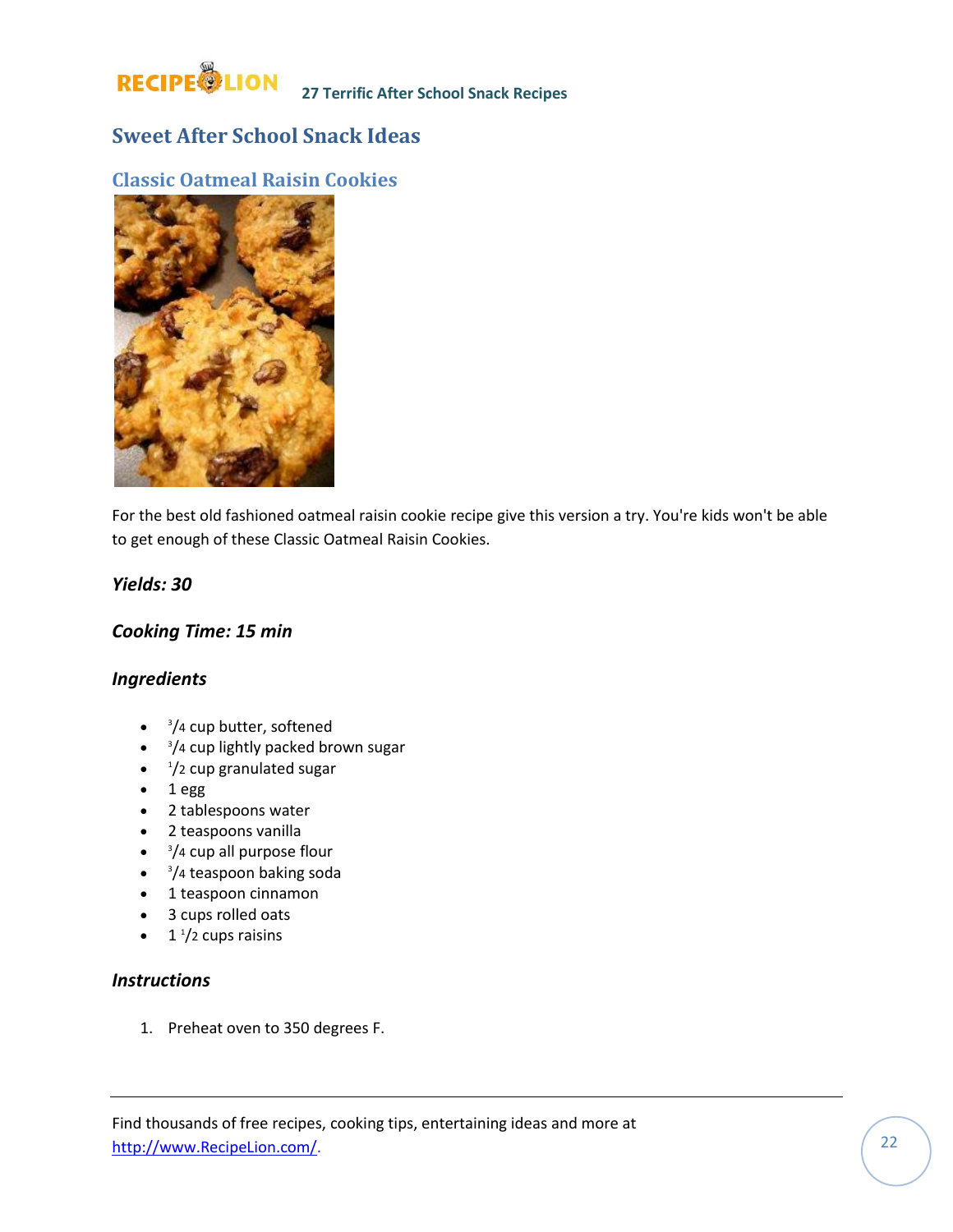

- 2. Cream butter, sugars, egg, water and vanilla together on medium speed of electric mixer until light and fluffy.
- 3. Combine flour, soda and cinnamon. Add to creamed mixture, beating on low speed until blended.
- 4. Stir in oats and raisins. Drop dough by heaping tablespoons onto greased baking sheets.
- 5. Press flat for crisp cookies, leave mounded for chewy cookies.
- 6. Bake at 350 degrees F (180C) for 12-15 minutes, or until edges are golden brown. Don't over bake.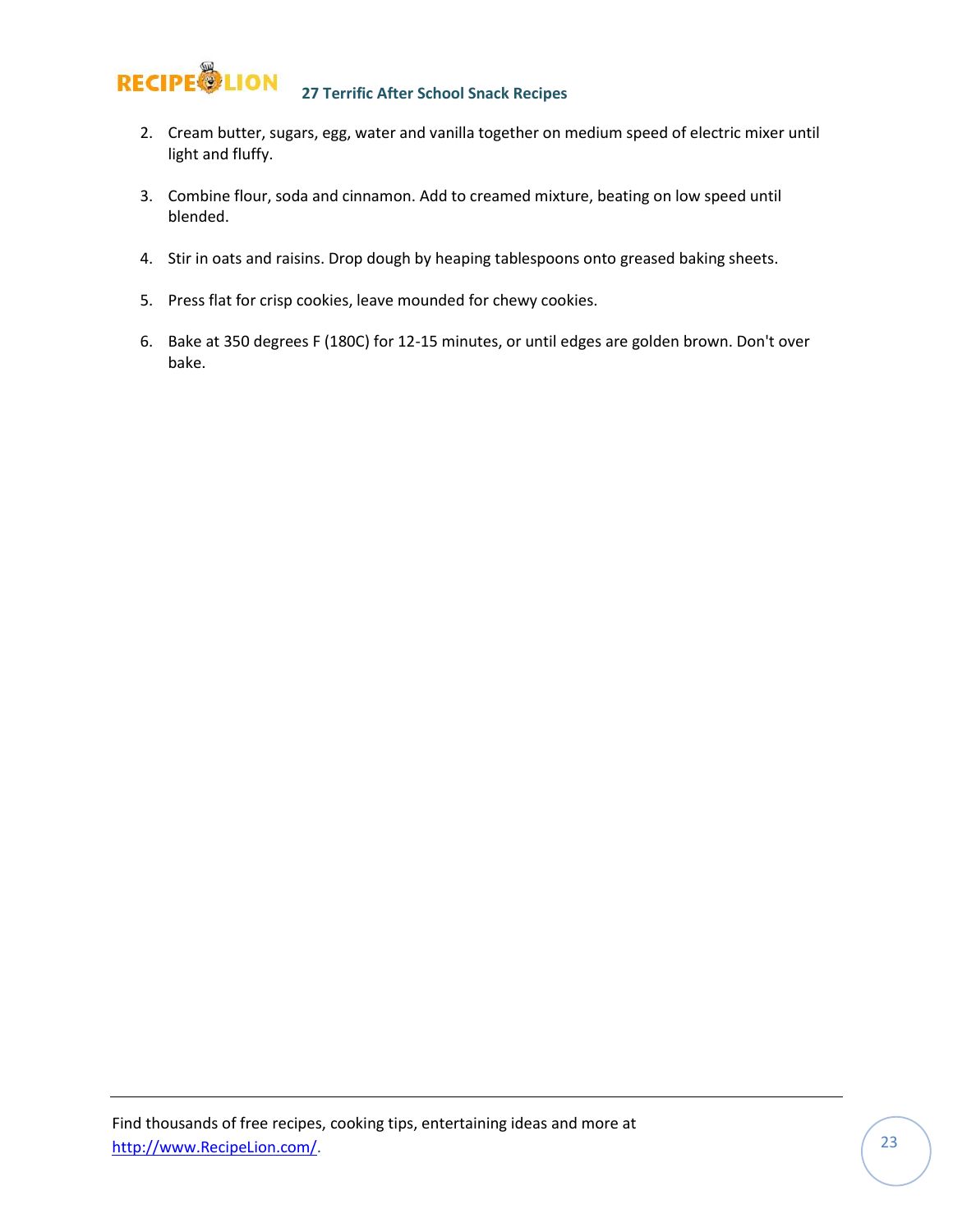

# <span id="page-23-0"></span>**Phyllis' Granny Smith Applesauce Squares**



I just put together a few easy-to-make, healthy recipes for back-to-school. This one substitutes applesauce for the large amount of butter and white sugar that traditionally makes up a dessert bar.

## *Yields: 20*

## *Cooking Time: 25 min*

#### *Ingredients*

- $\bullet$ 1 /4 cup margarine, softened
- $\bullet$   $\frac{2}{3}$  cup brown sugar
- $-1$  egg
- 1 cup applesauce
- 1 cup Granny Smith apples with skin on, small diced
- 1 cup all purpose flour
- 1 teaspoon baking soda
- <sup>1</sup>/2 teaspoon salt
- 1 teaspoon pumpkin pie spice
- $\bullet$  1  $\frac{1}{2}$  cups powdered sugar
- 3 tablespoons margarine, melted
- 1 tablespoon milk
- 1 teaspoon vanilla extract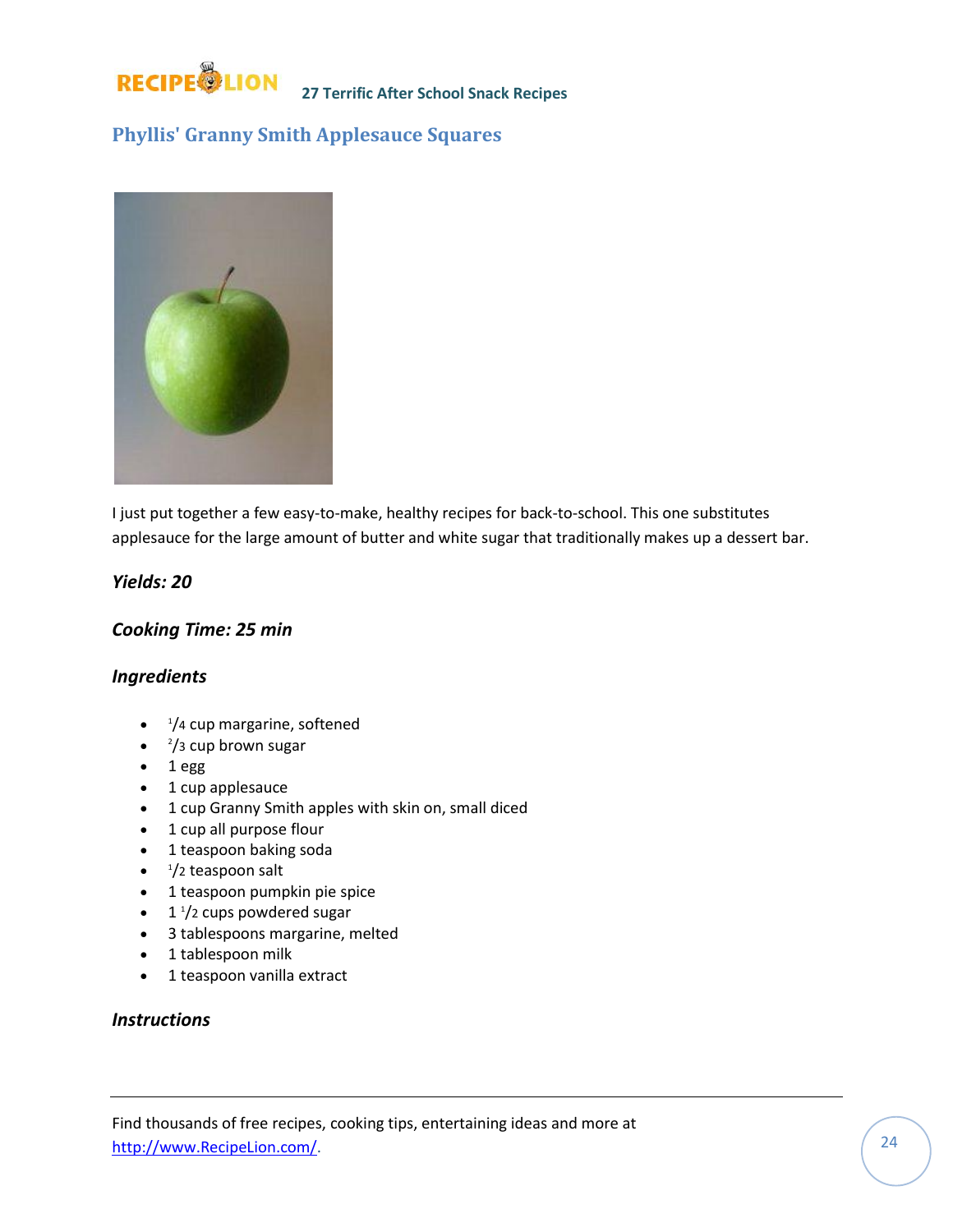

- 1. Preheat the oven to 350F degree.
- 2. Grease a 9x13-inch baking pan with butter spray.
- 3. Mix together margarine, brown sugar, and egg until smooth.
- 4. Stir in applesauce and chopped apples into the mixture.
- 5. Add flour, baking powder, salt, and pumpkin pie spice, mix until well blended.
- 6. Pour batter into the prepared pan and spread evenly with a spatula.
- 7. Bake for 25 minutes in preheated oven, or until edges are golden.
- 8. Cool in the pan over a wire rack.
- 9. In a small bowl, mix together the powdered sugar and margarine.
- 10. Stir in vanilla and milk until smooth.
- 11. Spread over cooled bars before cutting into squares.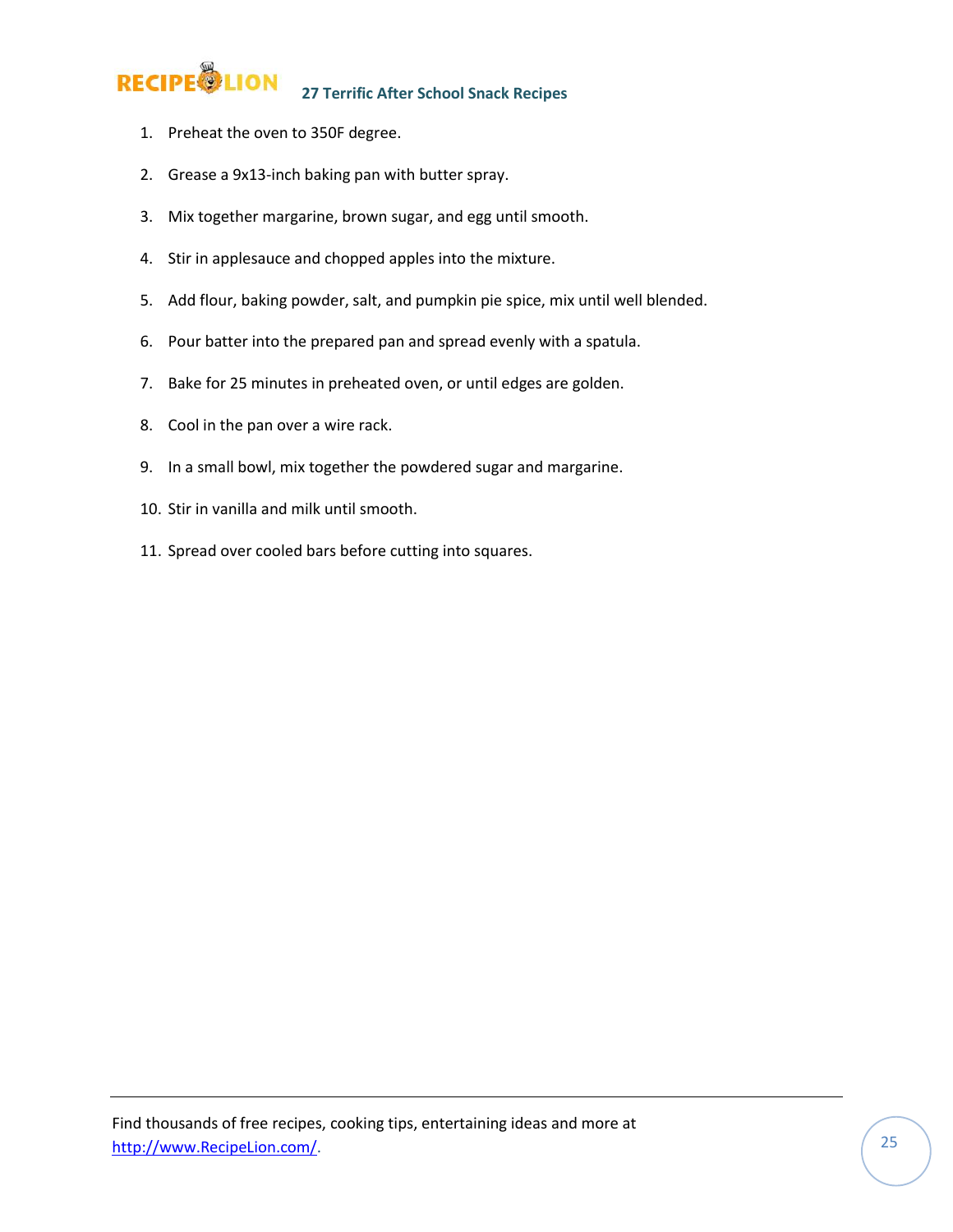

## <span id="page-25-0"></span>**Chocolate Almond Pretzels**

Chocolate Almond Pretzels are a special treat and taste great any time! This is a favorite chocolate covered pretzel recipe because of the terrific additional flavor from the almonds. Try it today and you'll see why everyone loves it!

## *Preparation Time: 1 hr 10 min*

#### *Cooking Time: 10 min*

#### *Ingredients*

- $\bullet$   $\frac{2}{3}$  cup unsalted butter; room temp
- <sup>1</sup>/2 cup almond paste; room temp
- <sup>1</sup>/2 cup granulated sugar
- 1 large egg white
- 2 teaspoons almond extract
- 2 cups flour
- 1 cup (heaping) confectioners' sugar for rolling pretzels
- $\bullet$   $\frac{1}{2}$  pound semisweet chocolate
- Melted Almond Paste (ingredients follow, recipe below)
- 8 ounces almonds; blanched
- $\bullet$   $\frac{1}{4}$  cup unsalted butter; soft
- 1 cup (heaping) confectioner's sugar
- $\bullet$  1 egg white
- 2 teaspoons almond extract

- 1. Preheat oven to 325°F.
- 2. Line baking pans with parchment or waxed paper.
- 3. Cream butter and broken-up almond paste (recipe below) with sugar in electric mixer.
- 4. Add egg white and extract and blend.
- 5. Add the flour and blend well.
- 6. Cover bowl and refrigerate one hour or longer.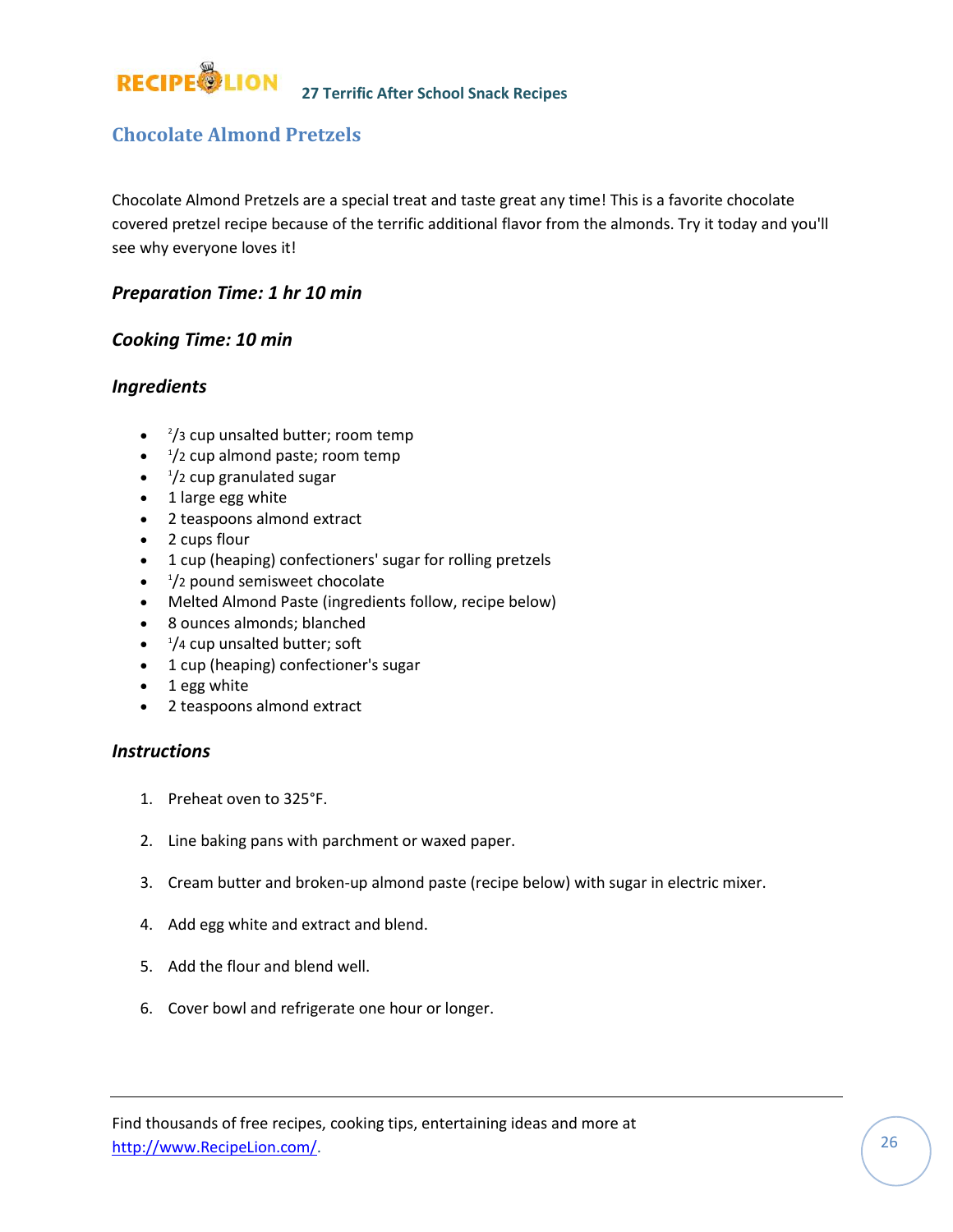

- 7. Dust rolling surface with confectioner' sugar.
- 8. Use a generous teaspoon of dough and roll into a 6-inch rope.
- 9. Place on baking sheet and form into pretzel shape.
- 10. Bake about 10 minutes; don't allow to color.
- 11. Melt chocolate in a double boiler over hot (not boiling) water. Stir to smooth.
- 12. Dip half of each pretzel in chocolate, then drain on wire rack with a pan underneath (scrape chocolate drippings and re-use). Store in airtight container.

## *Almond Paste*

- 1. Using the steel blade of the food processor, grind almonds to a fine powder.
- 2. Add butter in chunks and process to blend.
- 3. Add sugar; process.
- 4. Beat egg white stiff with a whisk or electric mixer, then drop into almond paste.
- 5. Add extract. Process just to blend ingredients.
- 6. Store paste in an airtight container in the refrigerator. Almond paste will "ripen" and flavors will develop.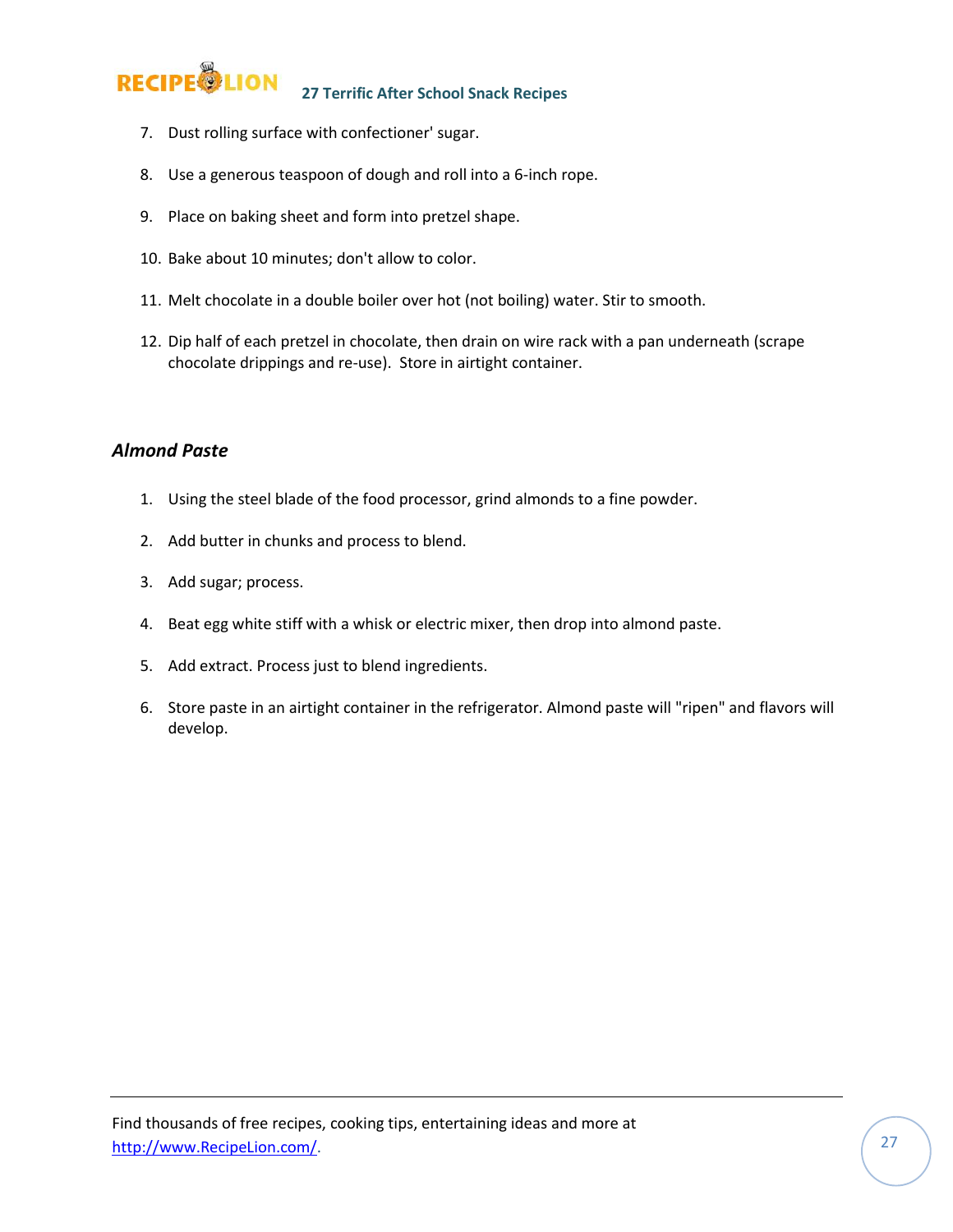

# <span id="page-27-0"></span>**Snack Mixes and Granola**

## <span id="page-27-1"></span>**Cinnamon Trail Mix**

Create a tasty mix of cereals, pretzels, raisins and sunflower seeds accented with cinnamon. This slightly sweet mixture will fuel an active day.

## *Serves: 6*

#### *Cooking Time: 10 min*

#### *Ingredients*

- 2 cups toasted oat cereal
- 2 cups hexagon-shaped corn cereal
- 2 cups pretzel bits
- $\bullet$   $\frac{3}{4}$  cup raisins
- $\bullet$   $\frac{1}{2}$  cup sunflower seeds
- 2 tablespoons reduced fat margarine
- 2 tablespoons brown sugar
- 1 tablespoon cinnamon
- nonstick cooking spray

- 1. Preheat oven to 350 degrees F.
- 2. In a large bowl combine the cereals, pretzel bits, raisins, and sunflower seeds. Toss gently.
- 3. Melt margarine in a microwave or saucepan and stir in brown sugar and cinnamon. Pour over the cereal mixture. Toss to coat.
- 4. Spread evenly on a baking sheet that has been sprayed with cooking spray.
- 5. Bake 8-10 minutes.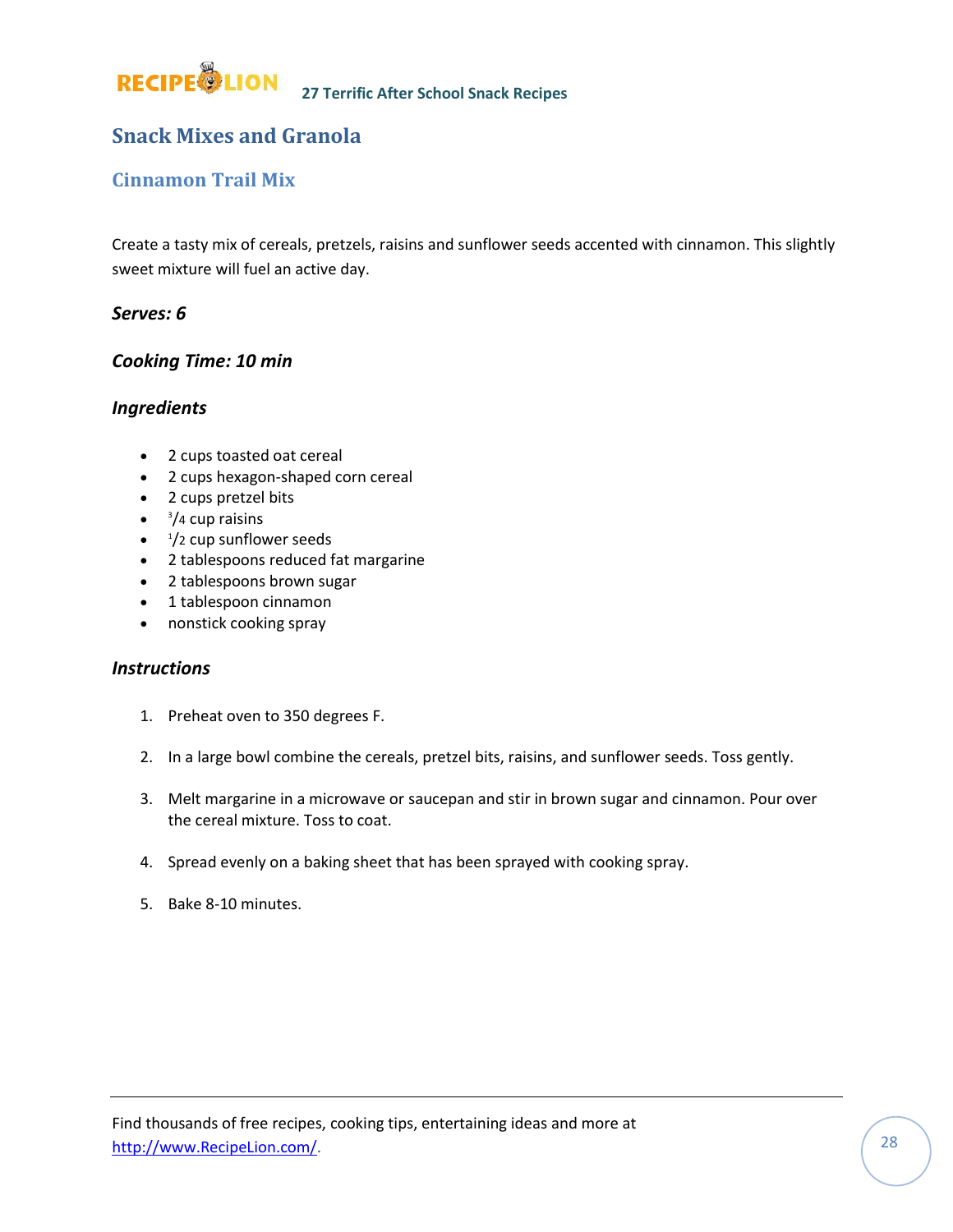

## <span id="page-28-0"></span>**Honey -Glazed Snack Mix**

Honey-Glazed Snack Mix is a sweet, protein filled snack that's easy and cheap to make. If you're looking for fun snacks to make with kids or creative kids snacks then try this recipe.

## *Yields: 12*

#### *Cooking Time: 15 min*

#### *Ingredients*

- 8 cups Crispix cereal
- 3 cups miniature pretzels
- 2 cups pecan halves
- $\bullet$   $\frac{2}{3}$  cup butter or margarine
- $\bullet$   $\frac{1}{2}$  cup honey

#### *Instructions*

- 1. Preheat oven to 350 degrees F.
- 2. In a large bowl, combine the cereal, pretzels and pecans; set aside.
- 3. In a small saucepan, melt butter; stir in honey until well blended.
- 4. Pour over cereal mixture and stir to coat.
- 5. Spread into two greased 15x10x1 in baking pans.
- 6. Bake at 350 degrees F for 12-15 minutes or until mixture is lightly glazed, stirring occasionally.
- 7. Cool in pan for 3 minutes; remove from pan and spread on waxed paper to cool completely.

#### *Notes*

Store in an airtight container.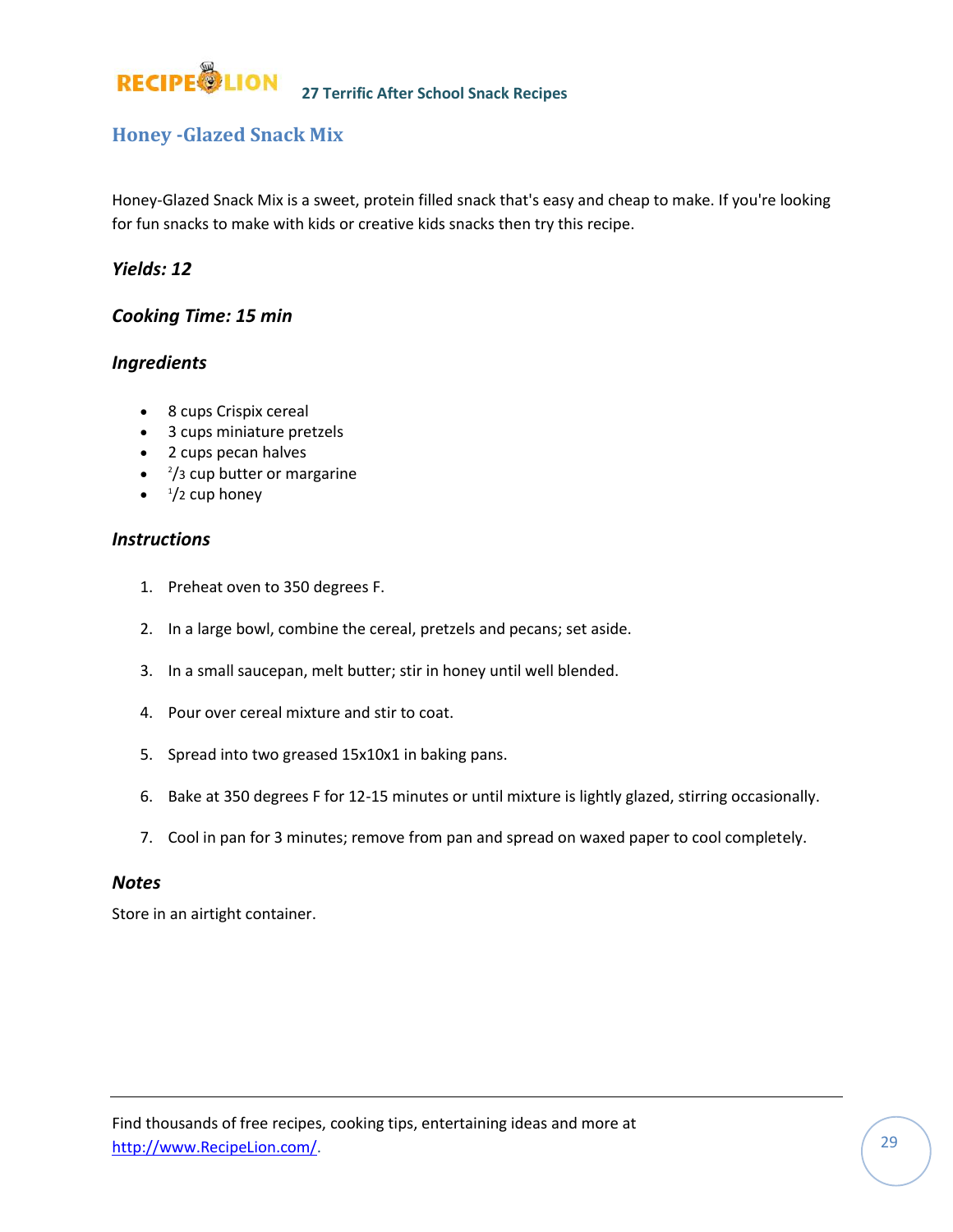

## <span id="page-29-0"></span>**Granola Bars with Raisins and Chocolate Chips**

These quick and easy granola bars are perfect for quick snacks or a breakfast before school or work. The flavor is perfect and is a fun treat for kids because of the chocolate chips and sunflower seeds. You won't miss the boxed alternatives for a second.

## *Yields: 36*

## *Cooking Time: 30 min*

#### *Ingredients*

- 3 cups oatmeal (Old Mill Oats preferred)
- $\bullet$  1 cup raisins
- 1 cup peanuts
- 1 cup sunflower seeds
- 1 cup semi-sweet chocolate chips
- 1 can sweetened condensed milk
- <sup>1</sup>/2 cup butter, melted

- 1. Preheat oven to 325 degrees F.
- 2. Line a 15 x 10-inch jelly roll pan with foil; grease.
- 3. Combine all ingredients in large mixing bowl. Mix well. Press evenly into prepared pan.
- 4. Bake for 25-30 minutes or until golden brown.
- 5. Cool slightly; remove from pan and peel off foil. Cut into bars. Store loosely covered at room temperature.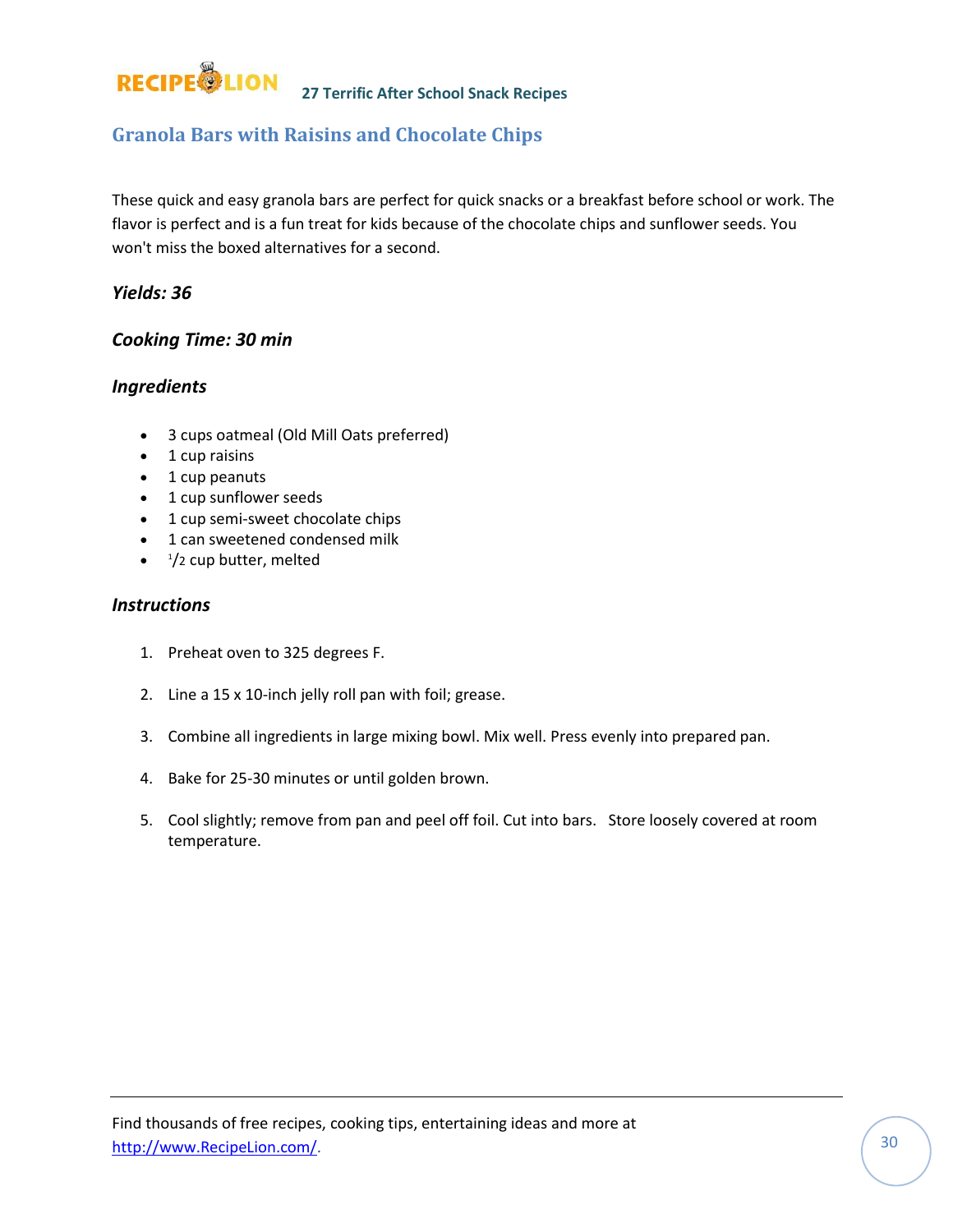

## <span id="page-30-0"></span>**White Chocolate Snack Mix**

Make a fun snack both kids and adults will love with this delicious and creative snack. Peanuts add a divine crunch to this decadent recipe. Creative snacks for children rarely taste this good.

## *Cooking Time: 15 min*

#### *Ingredients*

- 1 box multigrain Chex cereal
- 1 large jar of dry roasted peanuts
- 1 small bag of pretzel twists
- 2 packages of white chocolate chips
- $\bullet$   $\frac{1}{4}$  cup oil

- 1. Mix together the cereal, nuts and pretzels.
- 2. Melt the white chocolate chips with the oil over lowest heat. Pour this evenly over the dry mixture.
- 3. Place in a pan and freeze firm. Then break apart mixture and place into a serving container.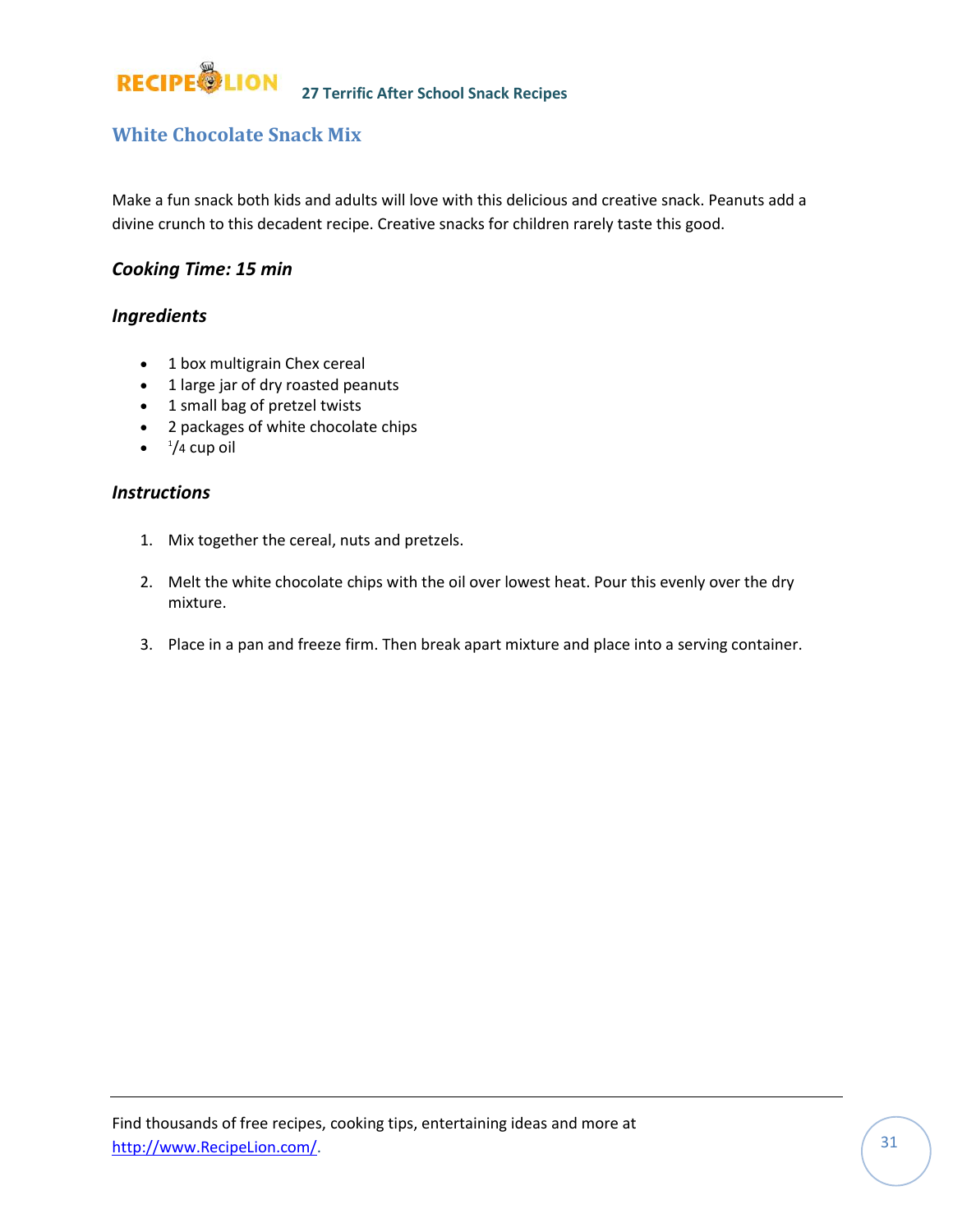

# <span id="page-31-0"></span>**Popcorn Snacks**

## <span id="page-31-1"></span>**Onion Garlic Popcorn**

Give this fun healthy kids snack recipe a try today to discover a whole new world of flavor. Onion and garlic combine to make for an irresistible flavor combination. Make this creative snack recipe today.

## *Serves: 6*

## *Cooking Time: 5 min*

## *Ingredients*

- 1 quart popcorn, popped
- 3 tablespoons butter
- $\bullet$  1  $\frac{1}{2}$  teaspoons onion powder
- $\bullet$  1  $\frac{1}{2}$  teaspoons garlic powder
- 1 teaspoon salt

- 1. Melt butter.
- 2. Add onion powder, garlic powder and salt.
- 3. Drizzle over popcorn and mix well.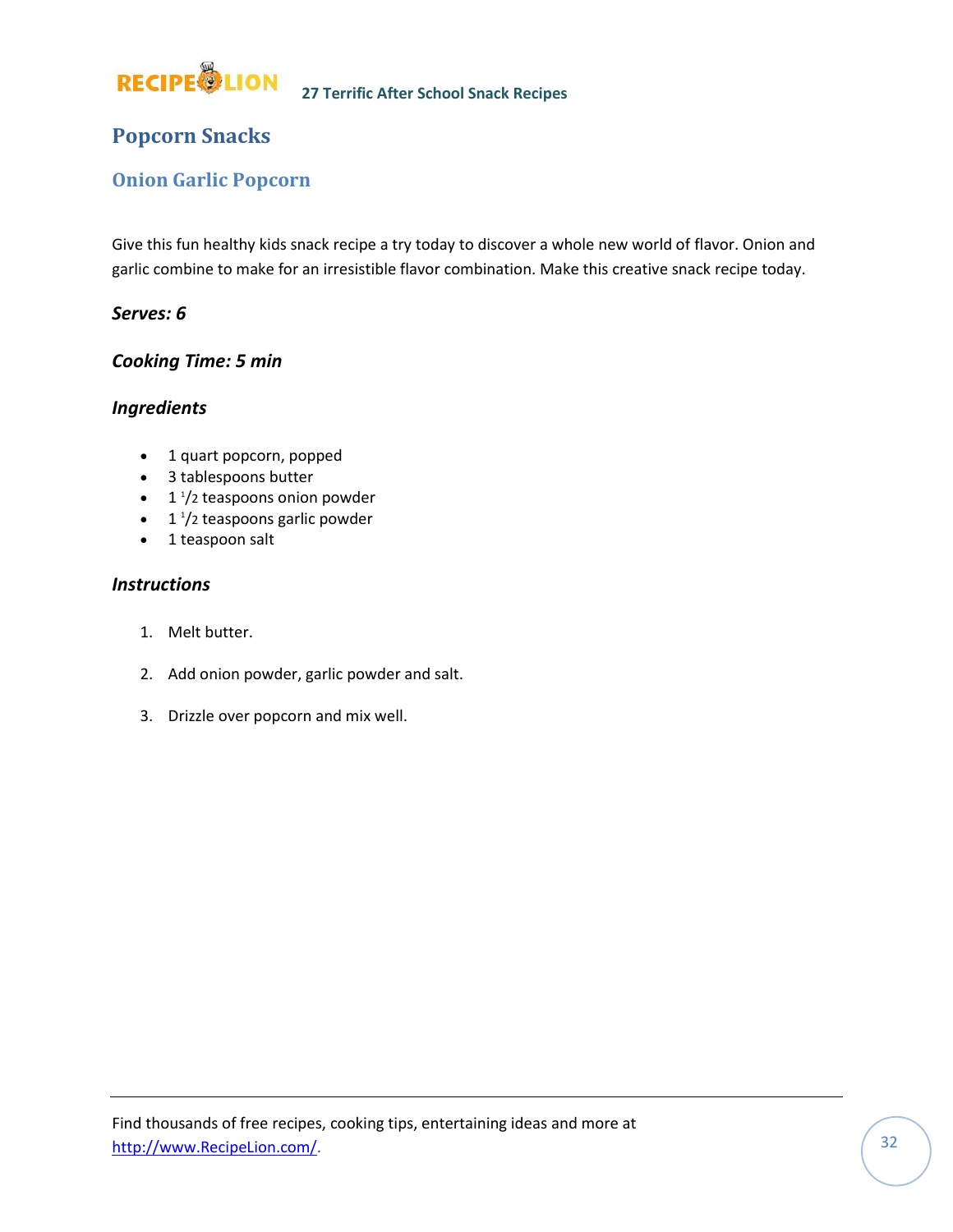

## <span id="page-32-0"></span>**Peanut Butter Popcorn Balls**



If you like peanut butter and you like popcorn, this recipe combines the best of both worlds! Get the kids involved in making these peanut butter popcorn balls - they love to get sticky, and they will, and you'll have a good time cooking together!

## *Yields: 12*

## *Cooking Time: 10 min*

## *Ingredients*

- 2 cups peanut butter, smooth or crunchy
- 2 tablespoons honey
- 6 cups popped popcorn
- 3 cups roasted peanuts, chopped
- oil or cooking spray, for your hands

- 1. Place the peanut butter in a saucepot with the honey and place over low heat; mix well and allow to melt completely.
- 2. Place the popcorn in a large bowl and pour the peanut butter mixture over the popcorn.
- 3. Mix until well combined (the mixture will be sticky!).
- 4. Place the chopped peanuts on a flat plate.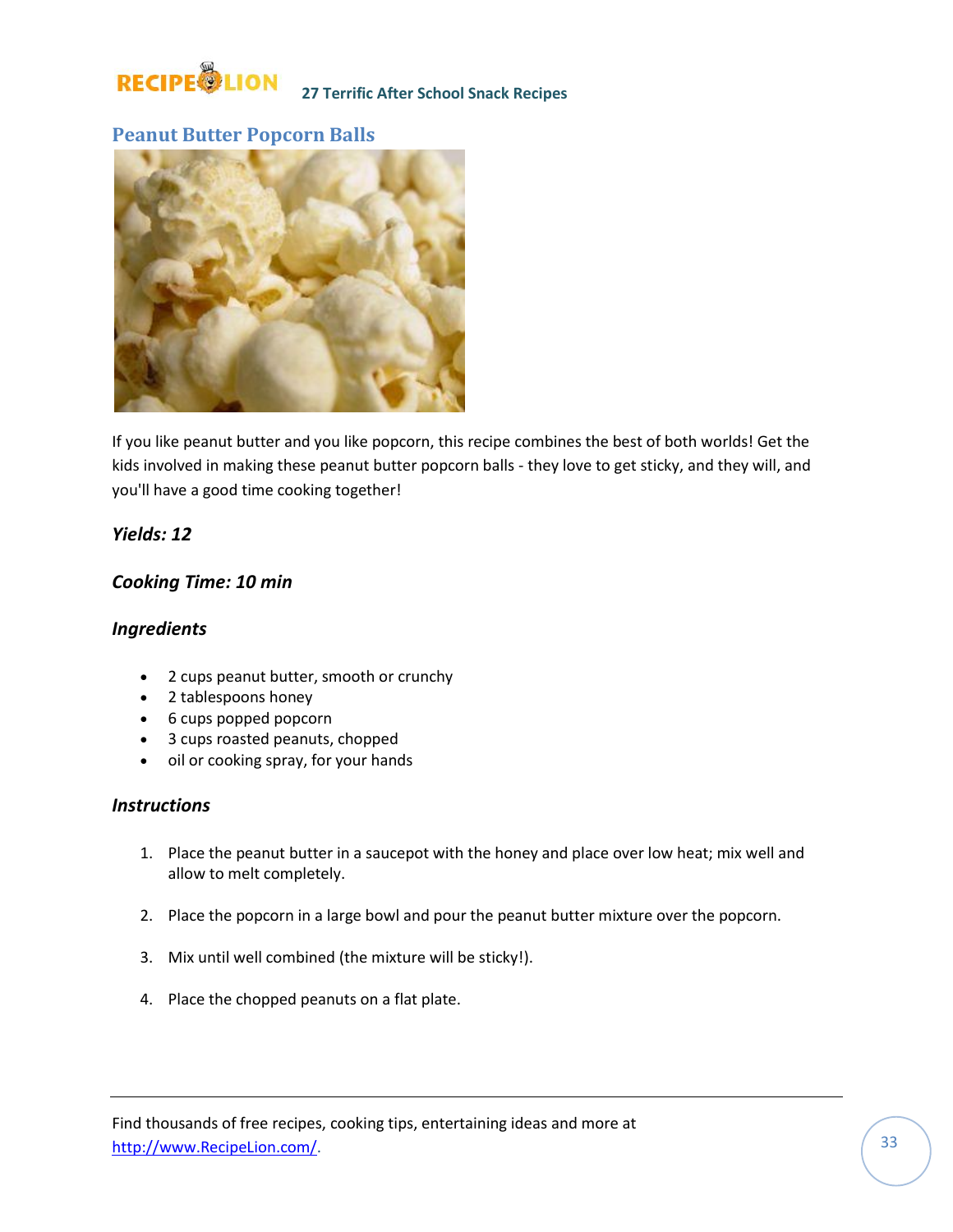

- 5. Oil or spray your hands lightly and shape the popcorn mixture into 12 balls.
- 6. Roll the popcorn balls in the chopped peanuts and wrap each in waxed paper.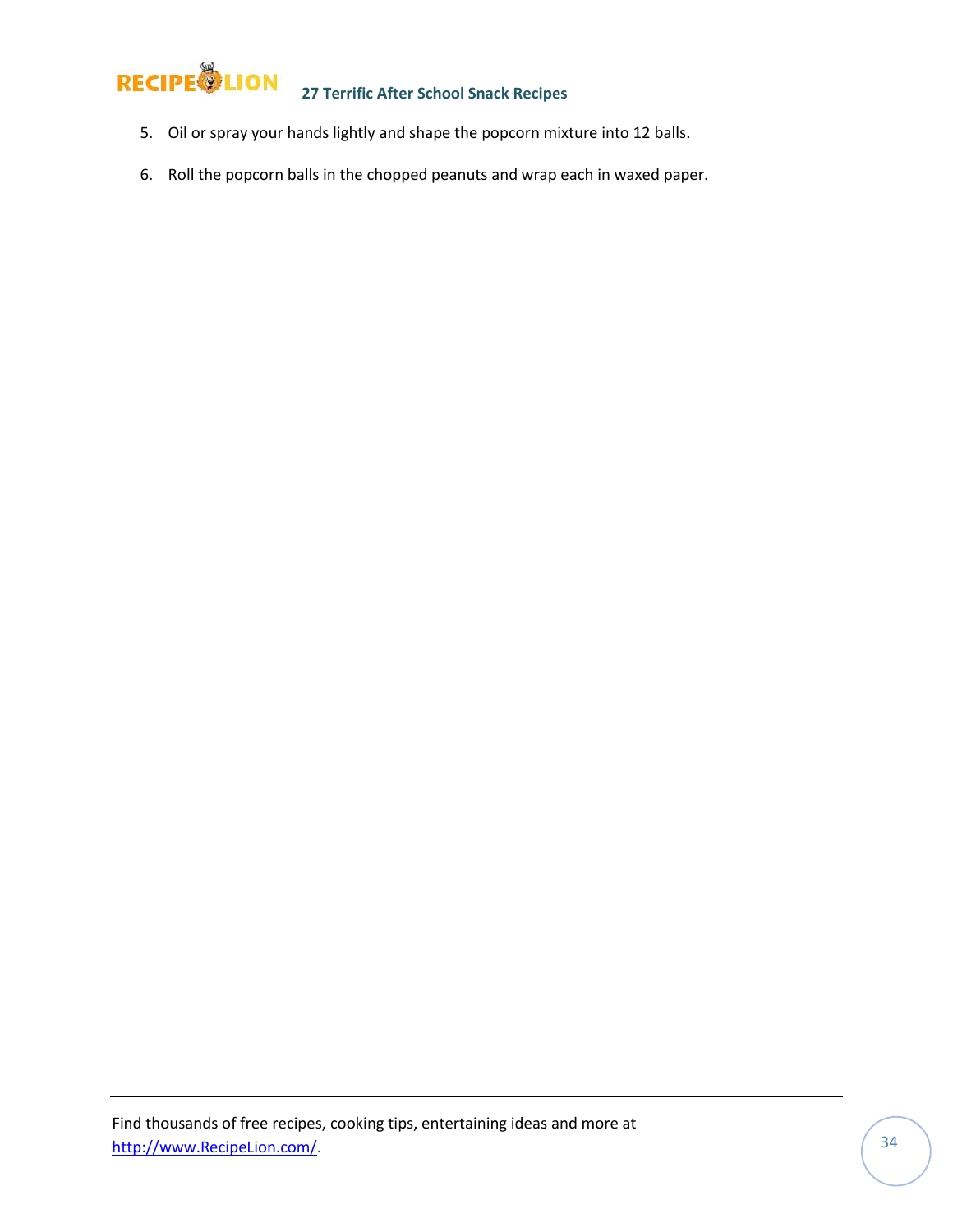

# <span id="page-34-0"></span>**Chips and Dips**

## <span id="page-34-1"></span>**Cheese Crackers**

For a quick and tasty treat for in between meals or as an after school snack, check out these Cheese Crackers. This is a quick and delicious homemade cracker recipe that's sure to please.

## *Serves: 6*

## *Cooking Time: 12 min*

## *Ingredients*

- $\bullet$   $\frac{1}{2}$  cup butter or margarine
- 2 cups shredded extra sharp cheddar cheese
- $\bullet$   $\frac{3}{4}$  cup flour
- dash salt
- dash cayenne pepper (optional)
- $\bullet$  1  $\frac{1}{2}$  cups crispy rice cereal

- 1. Preheat oven to 350 degrees F.
- 2. Cream butter and flour. Add cheese, then stir in the rice cereal.
- 3. Form into balls. Flatten with a damp fork.
- 4. Bake at 350 degrees F for 10 to 12 minutes (only until just barely brown on edges).
- 5. Remove from pan to cool completely.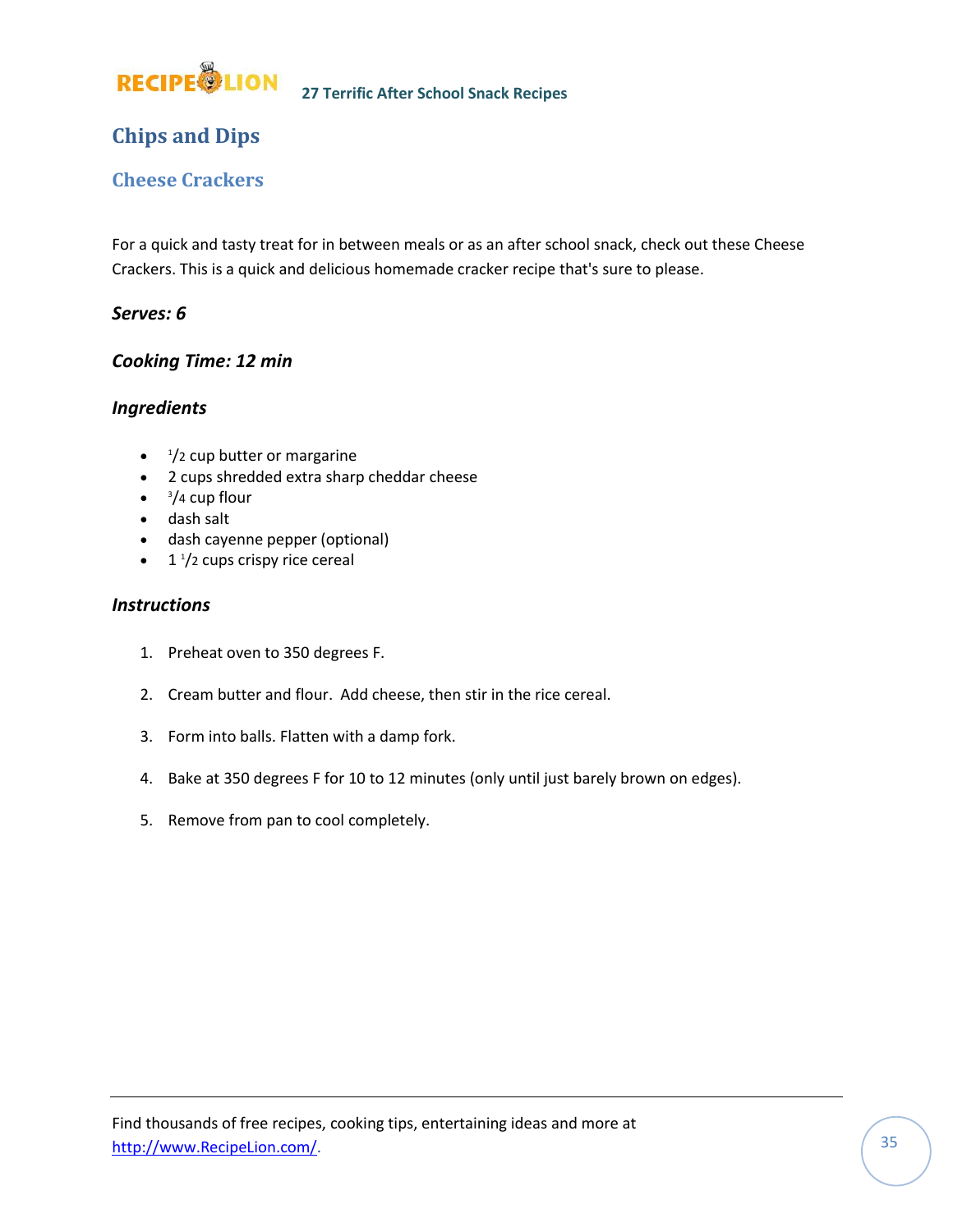

## <span id="page-35-0"></span>**Pita Chips**



Seasoned whole-wheat pita chips baked in the oven are a wonderfully healthy alternative to potato chips and other snacks. Enjoy as a snack with hummus or salsa.

## *Yields: 48*

#### *Cooking Time: 20 min*

#### *Ingredients*

- 1 package whole wheat pita bread (6 slices), cut into wedges
- olive oil or vegetable cooking spray
- seasoning (such as Mrs. Dash)

- 1. Preheat oven to 350 degrees F.
- 2. Cut pitas into 8 wedges per slice.
- 3. Place the pita wedges onto a cookie sheet in a single layer.
- 4. If using olive oil, brush the pita wedges with olive oil, then sprinkle with seasoning. If using cooking spray, sprinkle the pita wedges with seasoning, then spray.
- 5. Bake until crisp, about 20 minutes. Pita chips may need to be turned half-way through in order to crisp on both sides.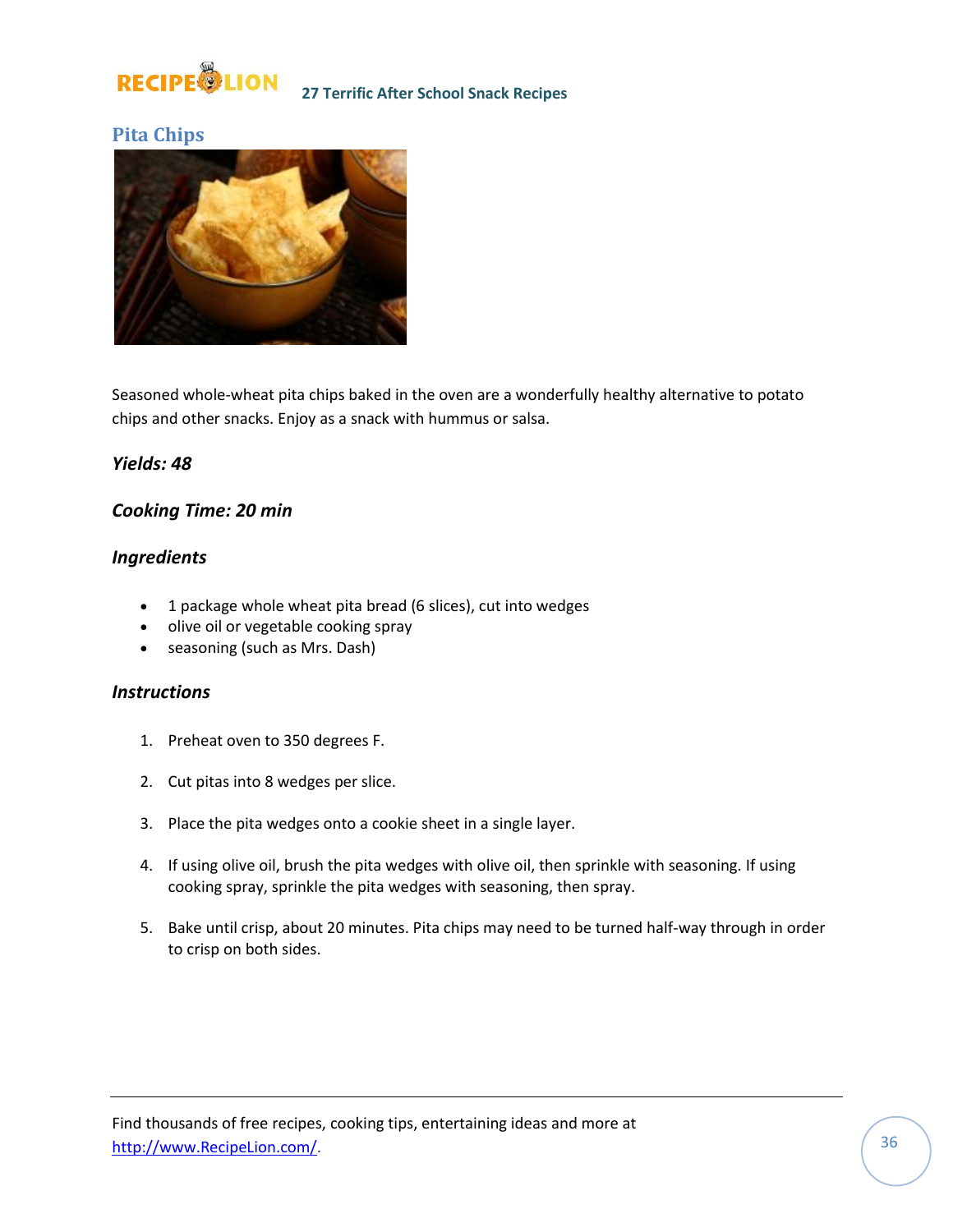

## <span id="page-36-0"></span>**Cara's Honeysuckle Farms Sweet Cream Cheese Dip**

#### *By: Cara Riggles, The Friendly Frugalista*

This is a quick, easy, and versatile 5-ingredient dip recipe that works well as an appetizer, a simple dessert, or as an afternoon snack. My husband's family loves it when I bring this to a family gathering. In fact, some of them frequently request it! I usually make a large batch, as leftovers can be refrigerated for up to one week, or frozen for up to 6 months. I am providing the measurements that I use for both my original recipe and my triple batch. The triple batch measurements will be in parenthesis.

## *Ingredients*

- 8 ounces cream cheese (24 ounces)
- 11 teaspoons white sugar (11 tablespoons, or slightly less than 1 cup)
- 2 tablespoons butter
- $2<sup>1</sup>/2$  tablespoons milk (1/4 cup)
- 1 tablespoon vanilla (1 tablespoon)

#### *Instructions*

- 1. Melt cream cheese and butter in microwave on medium heat until both are just getting soft. Watch carefully and do not overheat. If overheated, the cheese will begin to cook. It is fine if the butter completely melts before the cheese gets soft.
- 2. Place the softened mixture into a mixing bowl and add remaining ingredients. Mix at medium speed until blended. Scrape sides of bowl. Mix again at HIGH speed for about 3 minutes. The mixture should be soft, creamy, and very well blended. I use a Kitchen Aid mixer. If using a hand mixer, you may need to mix longer than 3 minutes to attain a creamy consistency.
- 3. Once mixed, the dip can be served immediately, refrigerated, or frozen.
- 4. If refrigerated or frozen, reheat carefully with medium heat so as not to overheat. Again, your goal is to warm and soften the dip, NOT to cook the cheese!
- 5. The dip is best when served warm. I usually serve this dip with pre-made soft pretzels (heated according to instructions on the box), but it could be served with carrots, apple slices, crackers, etc.

## *Notes*

Cara is going to be a regular guest blogger for RecipeLion! [Read about her in this post introducing her](http://blog.recipelion.com/introducing-a-new-guest-blogger-cara-riggles-the-friendly-frugalista/).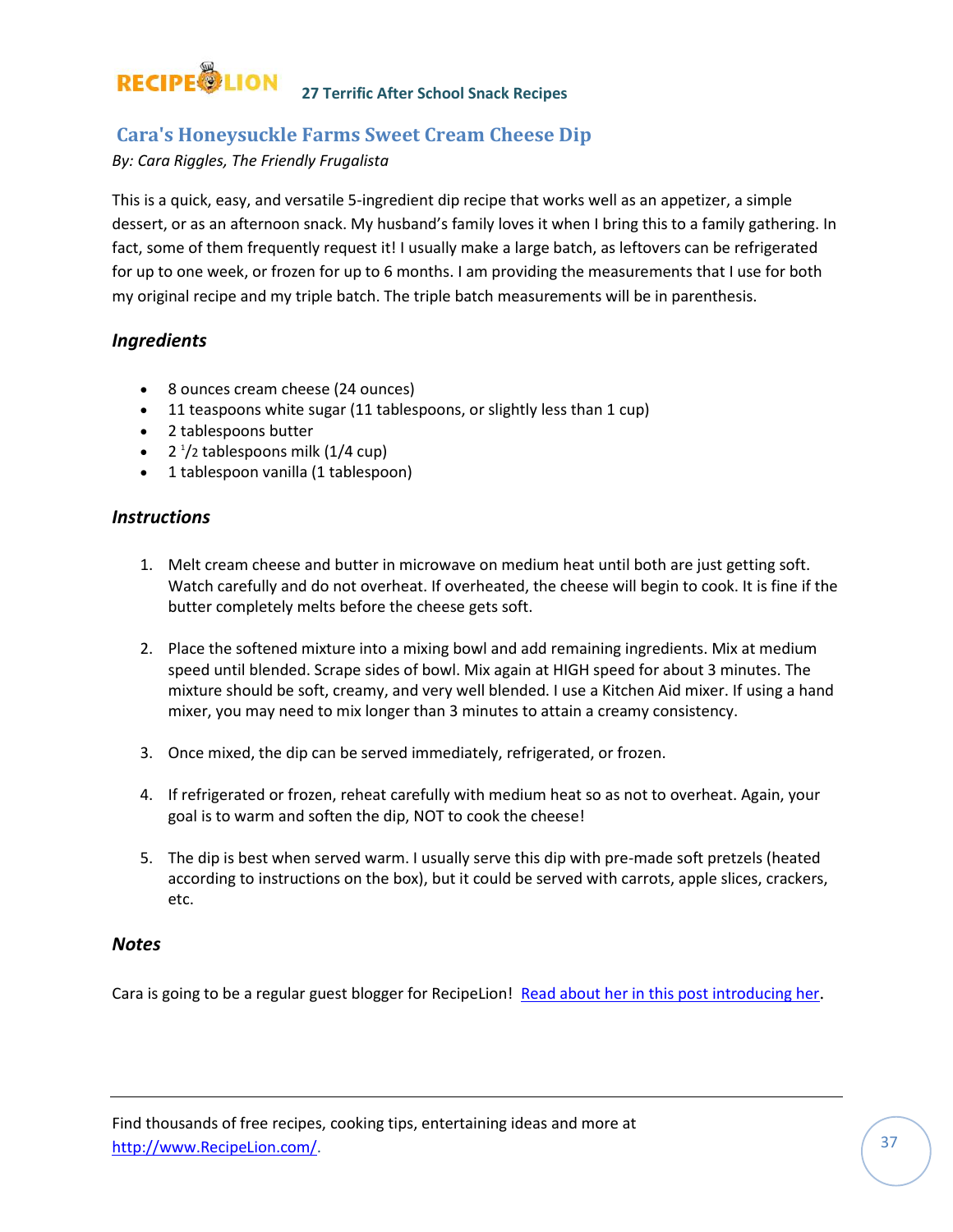

# <span id="page-37-0"></span>**Vegetable Pick-Ups**

Vegetables are the serving pieces for this fun and tasty party dip. Create the filling in just a few easy steps and pipe it right into your cut veggies for an app that won't require a plate.

## *Serves: 8*

## *Preparation Time: 15 min*

## *Ingredients*

- 2 avocados, seeded, peeled and mashed
- 1 (8-ounce) package cream cheese, softened
- 2 tablespoons butter
- 2 teaspoons lemon juice
- 4 drops hot pepper sauce
- 2 stalks celery, cut into 3-inch pieces
- <sup>1</sup>/4 pound fresh mushrooms, stems removed
- 1 each green and red bell pepper, seeded and cut into thick strips
- fresh chives, parsley sprigs, radish slices, olive slices, pecan or walnut halves for garnish (optional)
- $\bullet$

- 1. Blend avocados, cream cheese, butter, lemon juice and hot pepper sauce in blender or food processor until smooth.
- 2. Spoon filling into celery pieces, mushroom caps and pepper strips or use pastry tube to pipe filling onto vegetables.
- 3. Garnish each as desired and serve.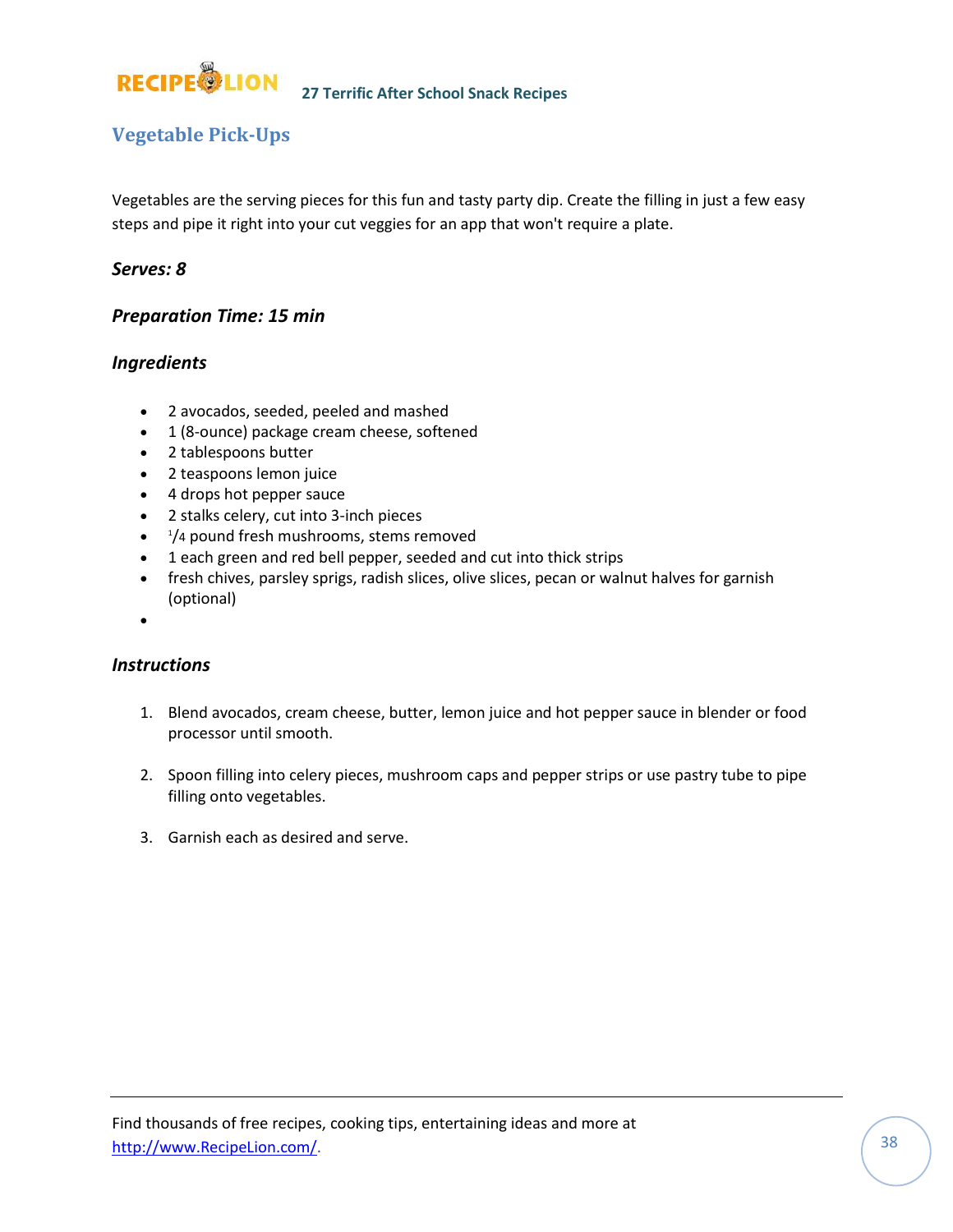

## <span id="page-38-0"></span>**Black Bean and Garbanzo Hummus**

Hummus with a twist of black beans! The creaminess of the tahini added to delicious black and garbanzo beans will surely be an afternoon delight at your house. This black bean and garbanzo hummus recipe is unique and delicious.

## *Serves: 8*

## *Preparation Time: 15 min*

## *Ingredients*

- 2 cans (15-ounce) garbanzo beans
- $\bullet$   $\frac{1}{3}$  cup tahini
- $\bullet$   $\frac{1}{3}$  cup fresh lime juice
- 4 teaspoons garlic, chopped
- 1 can (15-ounce) black beans, rinsed and drained well
- 1 pinch cayenne powder
- Pita bread, cut into triangles

- 1. Drain garbanzo beans, reserving 1/2 cup of the liquid. Rinse garbanzo beans; drain well.
- 2. Combine garbanzo beans, tahini, lime juice and garlic in a food processor or blender and puree until smooth.
- 3. Add black beans and process just until beans are coarsely chopped.
- 4. Transfer to a large bowl. Stir in enough reserved liquid from the garbanzo beans to thin the mixture to the consistency of thick mayonnaise.
- 5. Add cayenne pepper. Season with salt and pepper.
- 6. Serve with pita bread. Makes 4 cups.